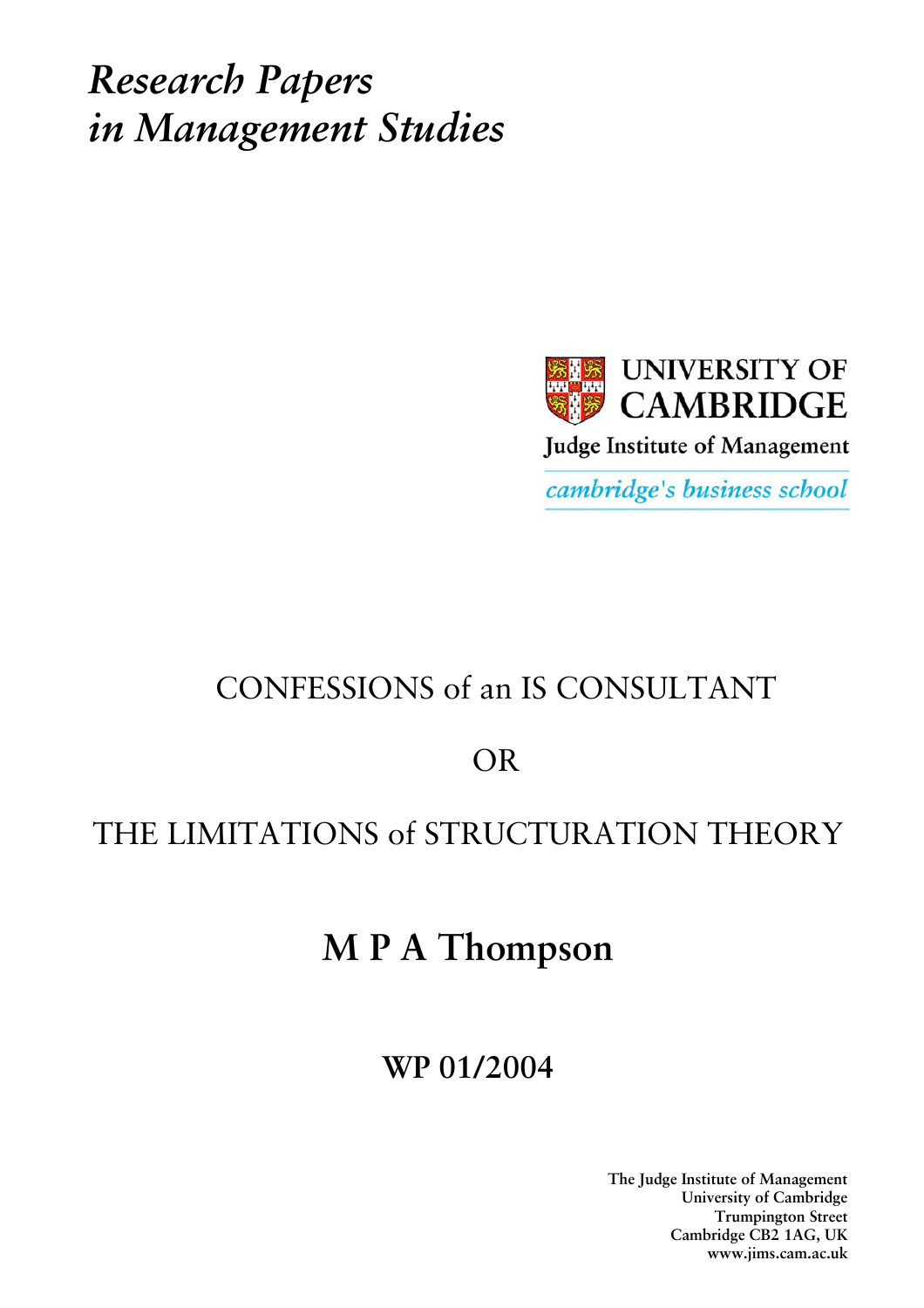These papers are produced by the Judge Institute of Management, University of Cambridge.

The papers are circulated for discussion purposes only. Their contents should be considered preliminary and are not to be quoted without the authors' permission.

# CONFESSIONS of an IS CONSULTANT OR THE LIMITATIONS of STRUCTURATION

## **THEORY**

### **M P A Thompson**

#### **WP 01/2004**

Dr Mark Thompson Judge Institute of Management University of Cambridge Tel: +44 (0) 1223 765456 Fax: +44 (0) 1223 339701 Email: m.thompson@jims.cam.ac.uk

Please address enquiries about the series to:

Research Support Manager Judge Institute of Management Trumpington Street Cambridge CB2 1AG, UK Tel: 01223 339611 Fax: 01223 339701 E-mail: research-support@jims.cam.ac.uk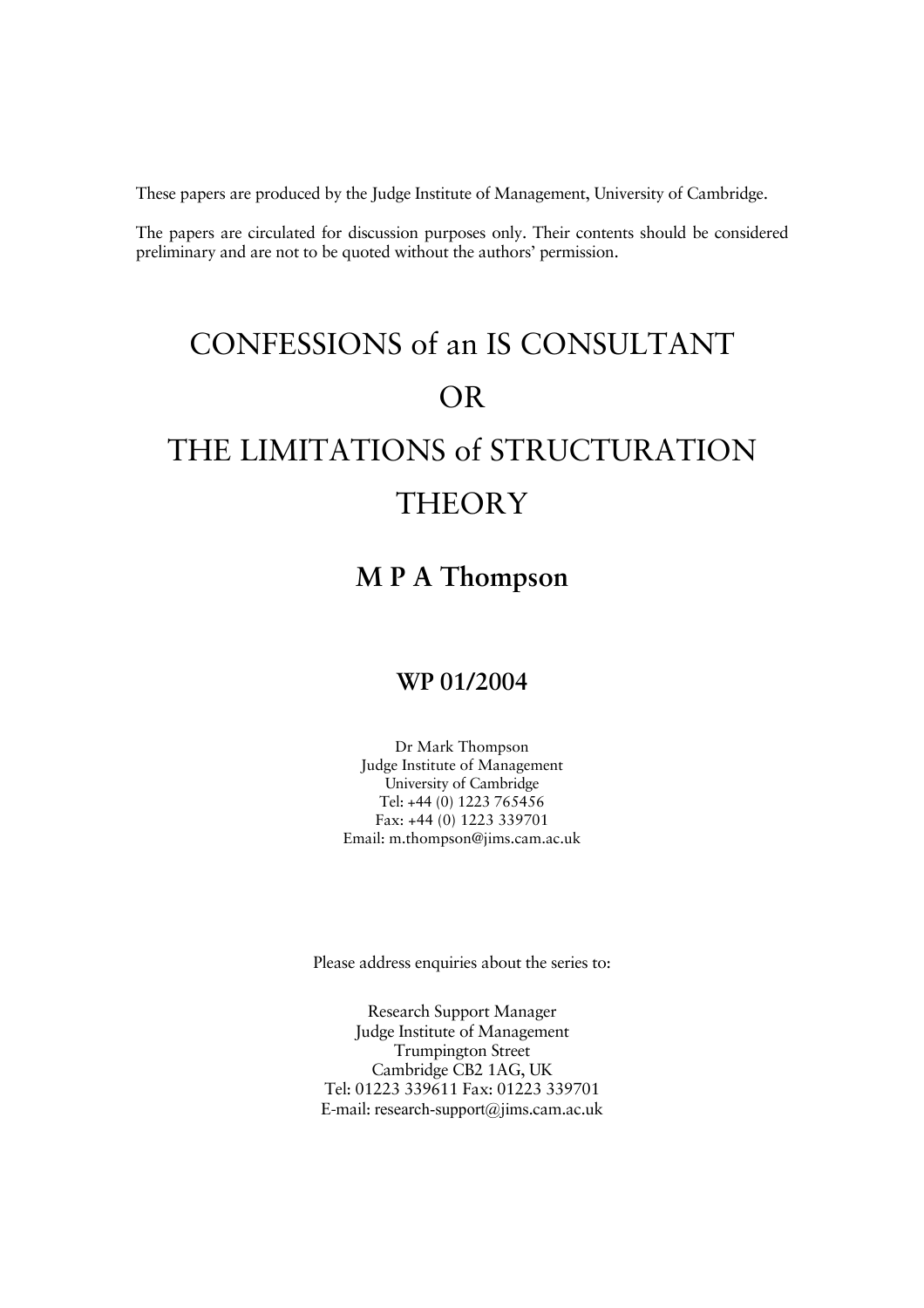#### **Abstract**

*This paper argues that the 'structurational tradition' within interpretive information systems has revealed some useful aspects of the organizational implementation and use of ICT, but that usually this has been achieved at the expense of an intuitively convincing account of human motivation. Although Giddens' 'dimensions of the duality of structure' is an important aspect of his thought, many IS studies have tended to focus almost exclusively on this model, in isolation from the broader canvas of his ideas. It is argued that such an approach offers an unbalanced and incomplete view of social interaction, which reflects neither organizational realities, nor Giddens' wider theoretical position. In response, the paper resituates the structurational model within the broader context of Giddens' work, offering researchers a practical framework with which to further sensitise their analyses to actors' more biographical motivations. The explanatory power of this framework is illustrated with reference to the author's own biographical experience as an IS consultant working for a major systems integrator in the early 1990s.* 

*Keywords:* Giddens, structuration, biography, narrative, self-identity, embodied self, confessional

#### **1. Introduction**

Giddens' sociological thought has become an increasingly common component of IS research, applied with varying degrees of literalness to interpret empirical material (Jones, 1999). This paper argues that, whilst the application of his ideas has borne considerable fruit within the IS domain, there has been a tendency within IS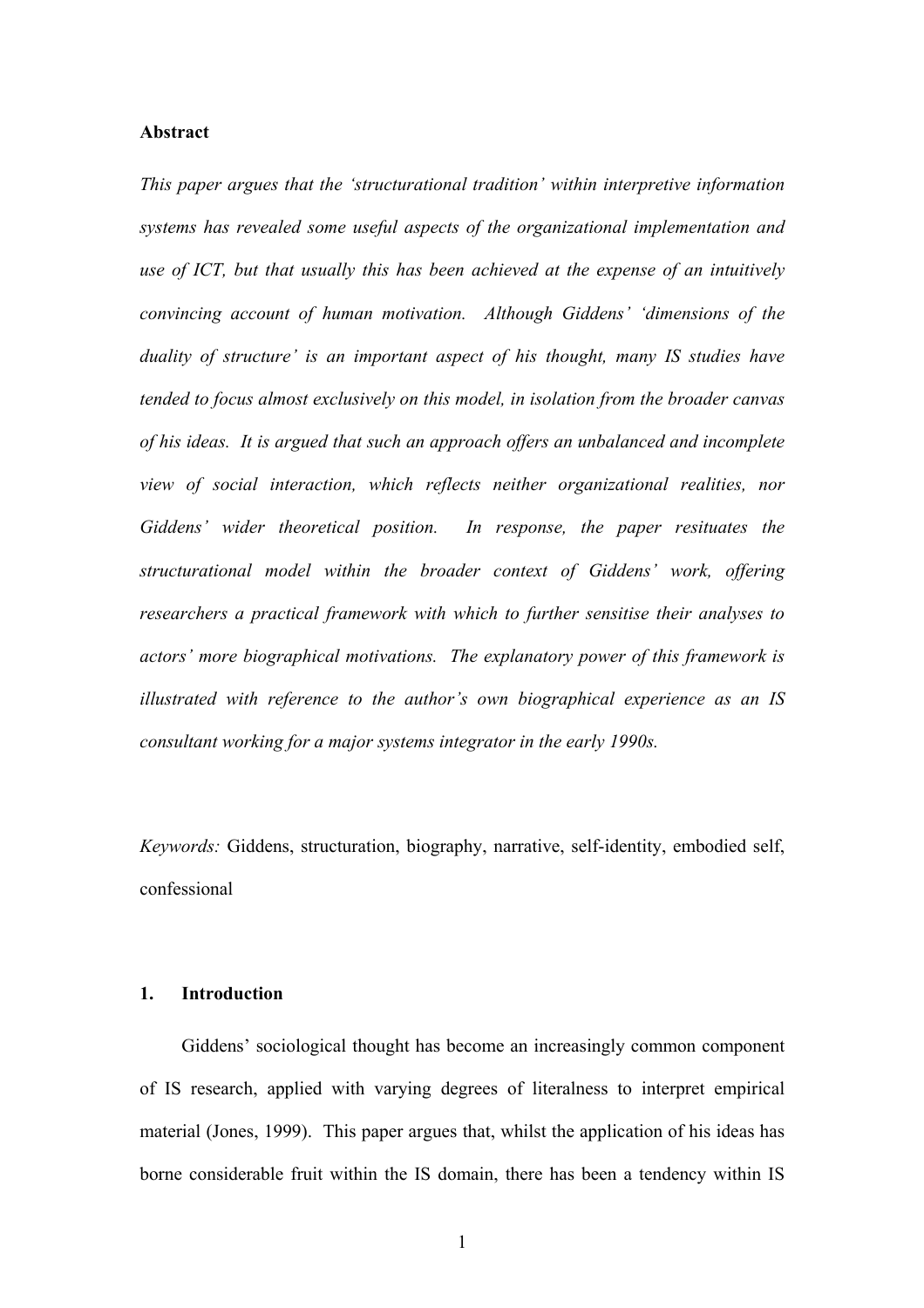and organizational studies to take and use his 'dynamics of the duality of structure' (Giddens, 1984:29) narrowly, out of the context from which it derives its significance and wider coherence. The argument builds on a similar contention (e.g. Whittington, 1992) in relation to a perceived neglect by structurational studies of Giddens' equal attention to peoples' active negotiation of the intersections and tensions between the different social communities in which they participate. However, this paper proposes that there is an additional, serious omission, of particular importance to IS studies: Giddens' emphasis on the centrality of human motive, so pivotal to his writings – and, indeed, to the growing literature addressing the link between artefacts, organizational culture and employee identification (e.g. Barker, 1998).

The paper therefore seeks to develop a case for a greater incorporation of this broader, and fundamental, aspect of Giddens' thought within IS studies seeking to apply his structurational framework, as follows. The first section presents an overview of the arguably pivotal importance of biographical narrative throughout Giddens' work, of which it is argued that his structurational model *per se* is not sufficiently representative to be used on a standalone basis as the sole theoretical foundation for a piece of IS research. The second section then develops a practical framework to complement Giddens' structurational model, intended to assist IS researchers to address this perceived 'skewedness', by factoring in considerations of these wider components of Giddens' thought, resulting in a more balanced analysis which is more representative of his ideas. In the third section, I draw upon my own biographical experience to provide an illustration of the sort of additional insights and sensitivities available to researchers who include this framework within their analyses. Finally, the paper concludes by addressing some limitations and implications of the framework.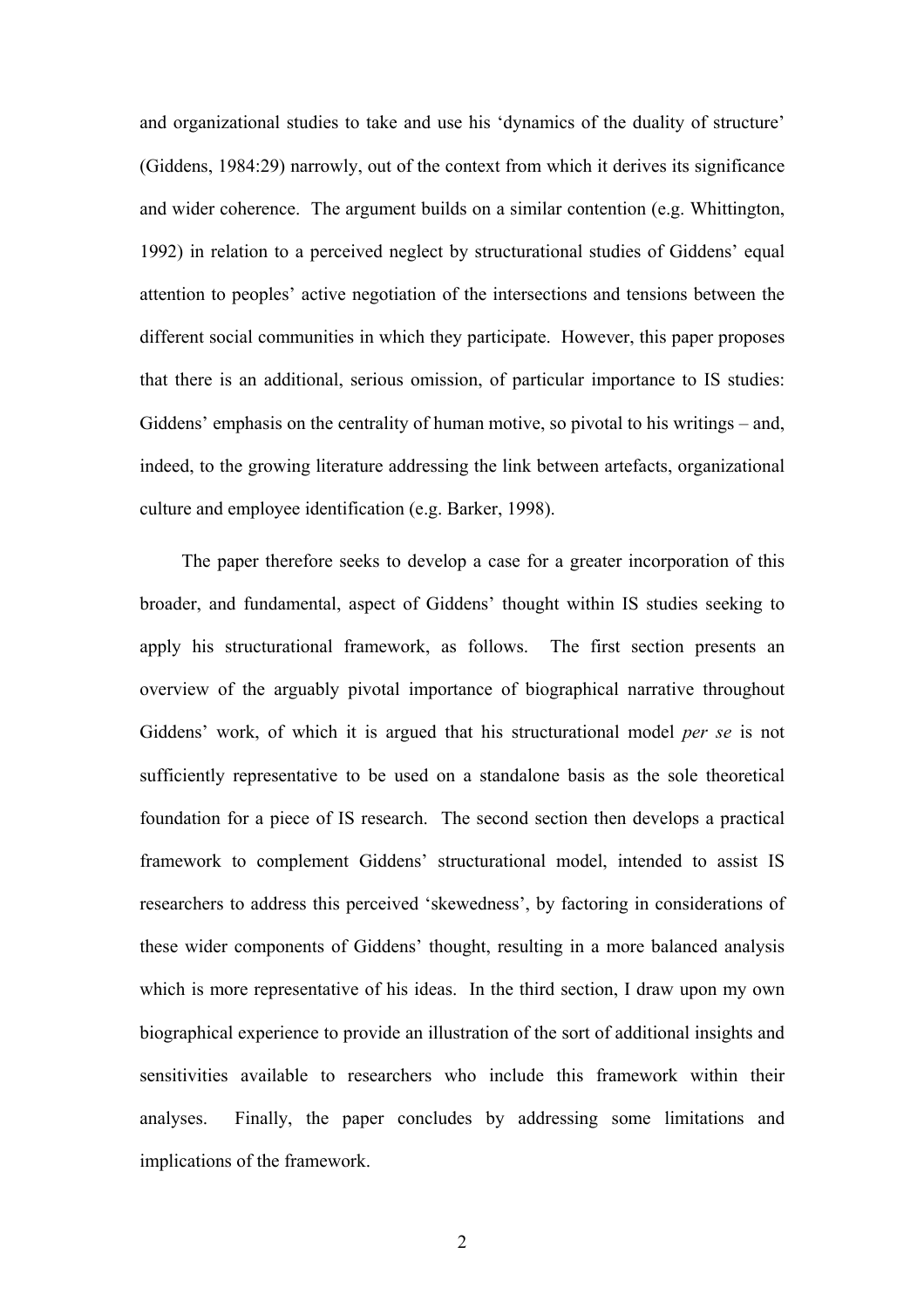#### **2. The pivotal role of motive in Giddens' work**

It is arguable that a keen attention to the importance of peoples' motives for behaving in the way that they do runs throughout the broad canvas of Giddens' thought, and indeed, endows it with much of its integrated character. Underlying his ideas is his treatment of the deeply embedded dualism within the social sciences between objectivism and subjectivism – the extent to which the social object of study should be 'society', as opposed to the individual. An awareness of this dualism – and the 'duality' which he proposes for its resolution - runs throughout Giddens' work, underlying several of his key ideas. Perhaps the most fundamental form occurs in *The Constitution of Society* (1984), where Giddens reinterprets Max Weber's verstehen/erklaren (understanding/explanation) dichotomy, proposing, in the 'double hermeneutic', the impossibility within social science of keeping the conceptual apparatus of the observer free from involvement in the situation being studied. In circulating in and out of the social world, a person's thoughts are deeply linked to wider social structures – an observation responsible for the theory (like activity 'theory', and actor network 'theory', also really an ontology) of structuration, which describes the process whereby the 'absent totality' of social context is continually drawn upon and reconstituted in social interaction.

The important point to be made immediately upon presentation of this basic foundation is that this 'duality', and hence the majority of Giddens' thought, is built upon a particular understanding about the *centrality of individual motive* in social production and reproduction, and hence of the realm of individual interpretation and action, wherein this duality is played out. Giddens achieves this understanding by developing Bourdieu's habitus to place more emphasis on the primacy of the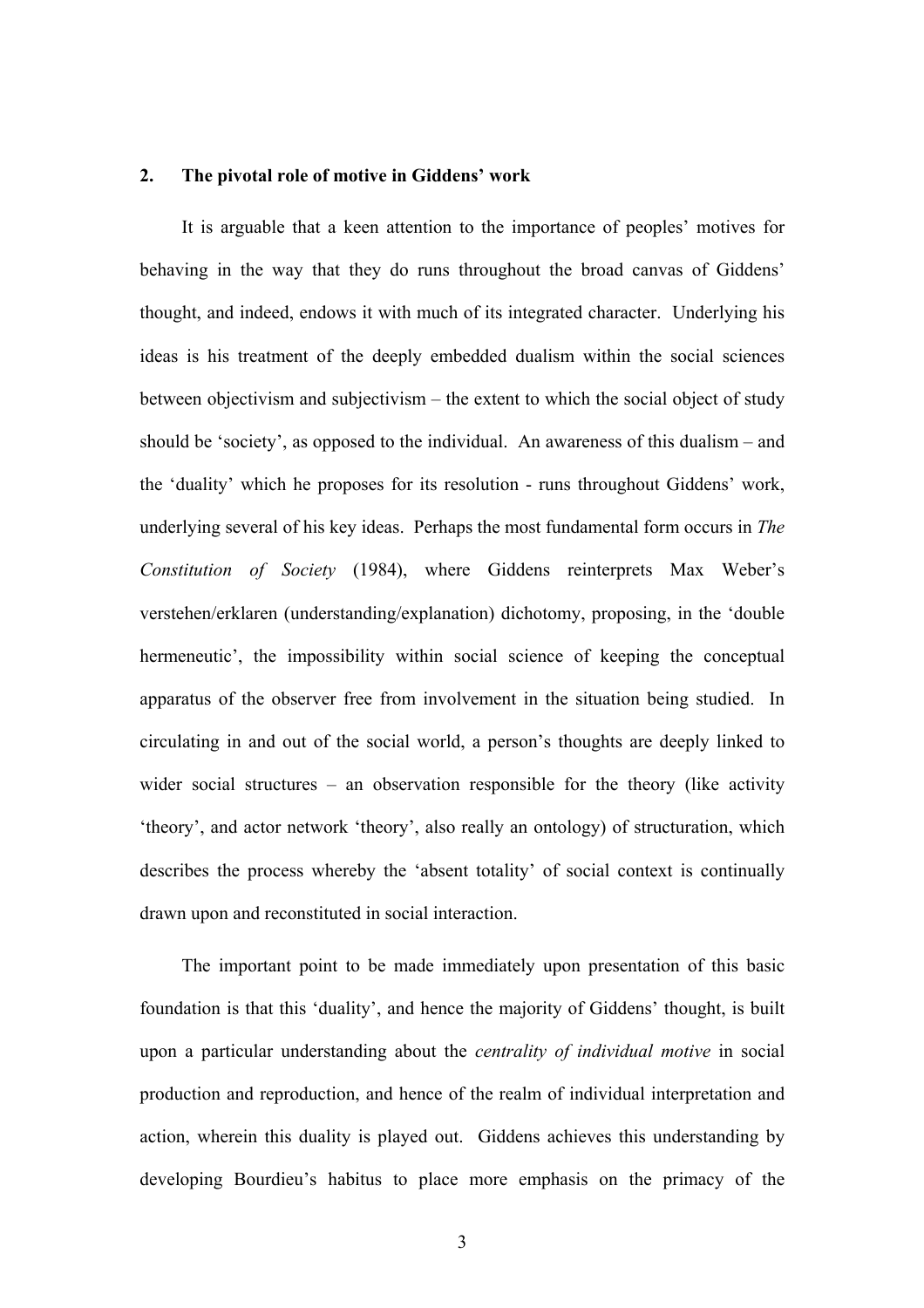individual as knowledge agent, which allows him to redress the structuralist/poststructuralist decentring of the subject within structuralist linguistics. Indeed, in *The New Rules of Sociological Method,* he places peoples' interpretive activity at the centre of his analysis, citing it as a key differentiator of his ideas in relation to structuralism, which

"bears the limitations of its origins in its inability to confront issues of the genesis and temporality of meaning" (1976:126).

In contrast, meaning is central for Giddens, who is influenced by Goffman's thought on the interaction between the conscious and unconscious in the individual, and the role this plays in the way in which they make sense of the world. Indeed, Goffman's 'frame analysis' has helped to structure Giddens' understanding of the micro-level interactions between individuals, and between individuals and wider society – and, significantly, to address the relationship between the two. However, in his consideration of the agency/structure divide, Giddens differs from Goffman in blurring the line between front and back regions (1984), and distinguishing between three types of consciousness: 'discursive consciousness', 'practical consciousness', and the 'unconscious' (in the Freudian sense). Of these, practical consciousness (as a rational, if 'unaware', response) is the most significant, since it mediates between the agency/structure divide and the conscious/unconscious divide.

Giddens' structurational dynamic integrates the above concepts into an approach to the study of social interaction. In their everyday encounters of 'co-presence', Giddens argues (following Wittgenstein) that individuals both follow and re-create social rules. Since the 'absent totality' of social rules necessarily frames, conditions,

4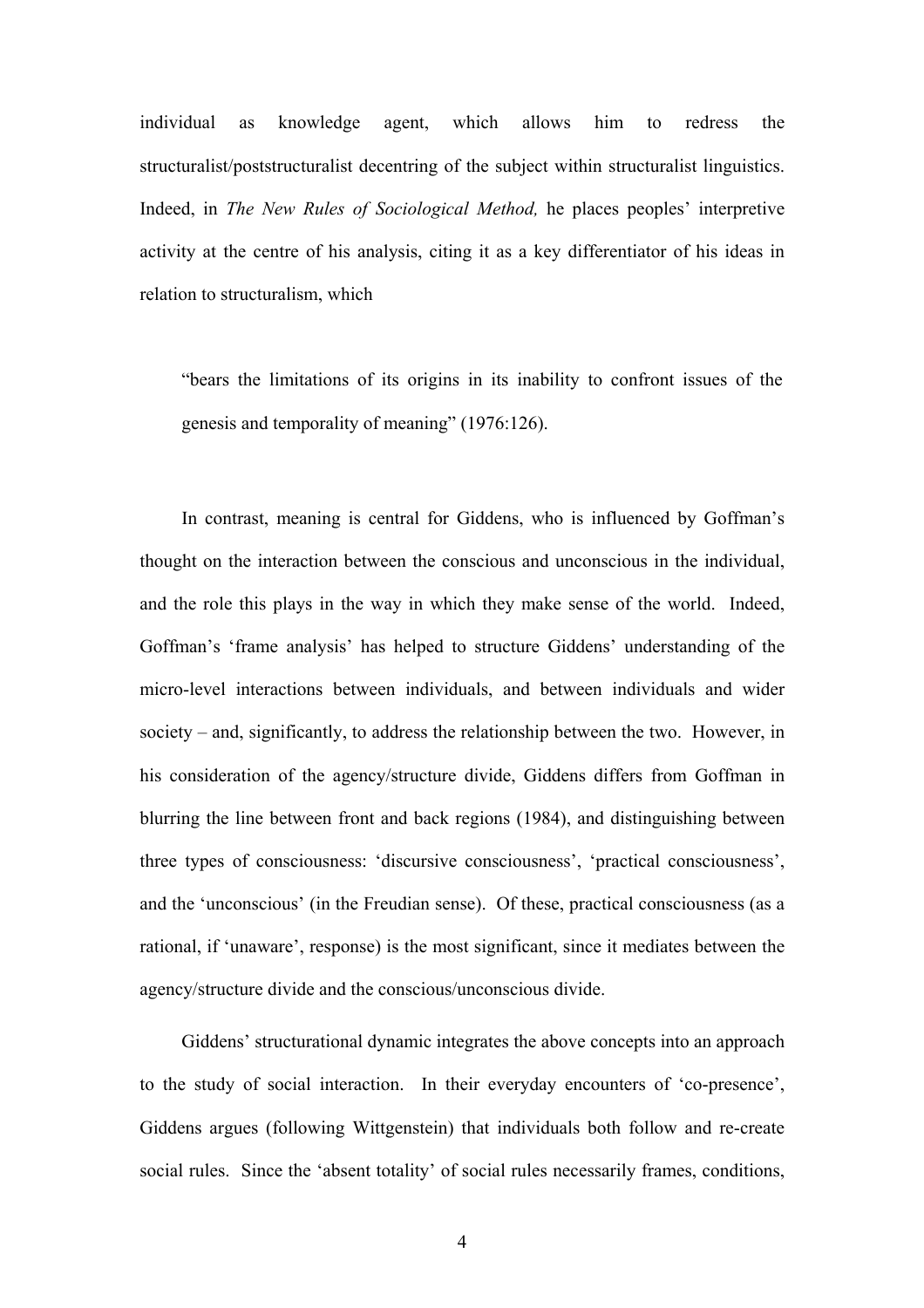and mediates social interaction, the process whereby (like any ideology) motivated people succeed in reflecting their interests within such rules within an organization is shaped by differences in power and resources at their disposal – both in terms of material resources and (after Bourdieu) cultural 'capital' (which might be termed as a collection of acquired social skills which reinforce the individual's ability to meet expectations within social contexts). Once organizational inequalities have been formed (although these are clearly not static in nature), Giddens argues that institutions employ 'surveillance' techniques in attempts to extend and maintain the existing status quo (1984). Giddens conceives of surveillance as taking many forms, from the extension of control over time-space through clock-time, to the future (for example, legislation, commodity speculation), to simple organizational hierarchies.

In offering a conceptual tool with which to look for "connections between legitimation and domination in the constitution of societies" (1981:65), Giddens encourages the researcher to seek such connections in the interaction between consciously and unconsciously motivated, 'purposive, reasoning behaviour', and social constraint/enablement. It is thus fitting that the following passage is to be found in, of all his works, *The Constitution of Society:* 

"The actors have 'good reasons' for what they do, reasons which the structural sociologist is likely to assume implicitly rather than explicitly attributing to those actors…all explanations will involve at least implicit reference both to the purposive, reasoning behaviour of agents and to its intersection within constraining and enabling features of the social and material contexts of that behaviour" (1984:178-9).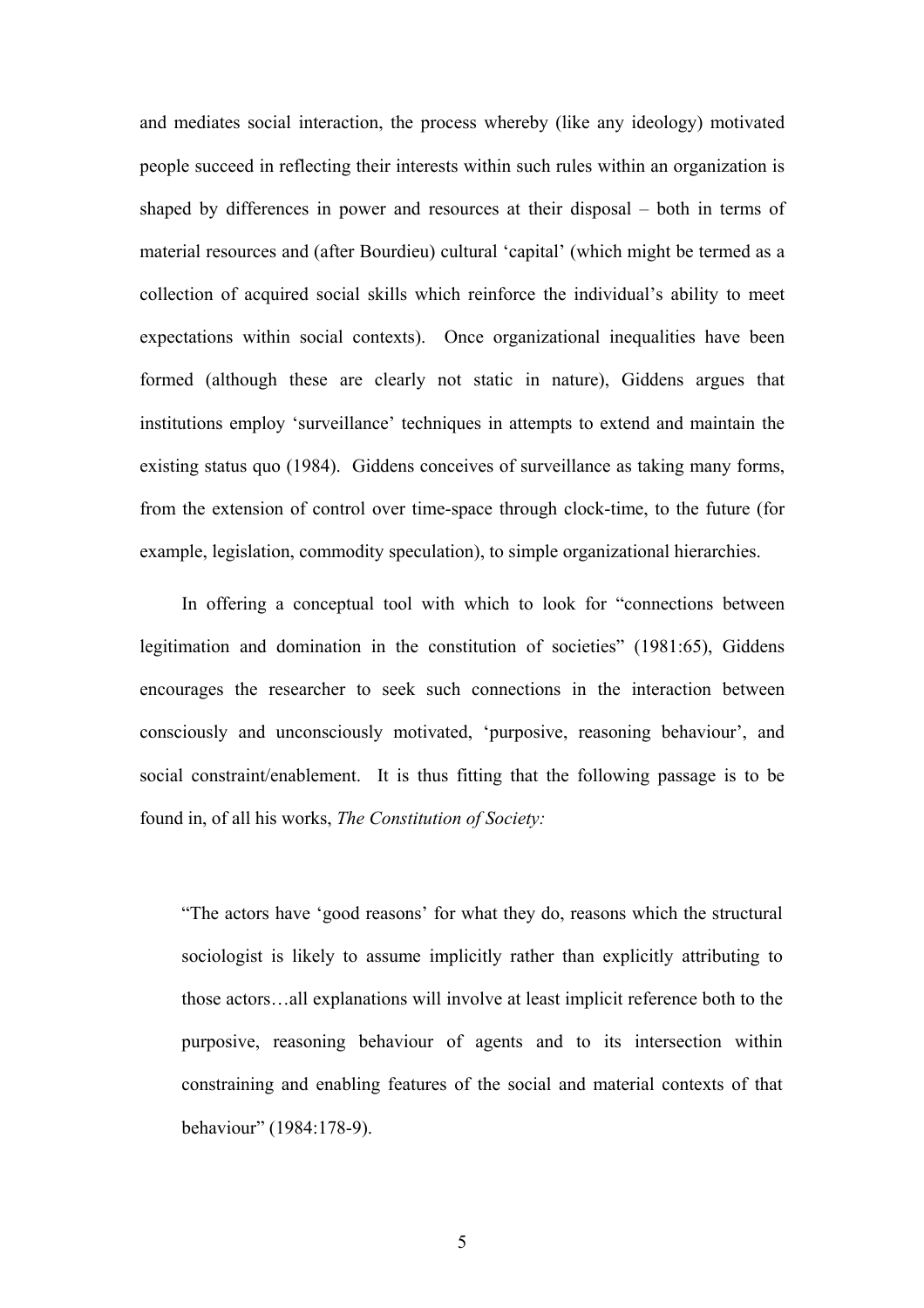The position of individual motive as the driving logic behind social production and reproduction is especially visible in The Consequences of Modernity, which centres on the individual's experience of modernity, rather than 'modernity' itself. Thus characteristics of modernity such as time-space separation, disembedding mechanisms, and reflexive appropriation of knowledge, are all emergent properties linked to the individual's perceived risk, and capacity for trust, in relation to his or her attempts to moderate an irreducibly personal experience of modernity and maintain ontological security.

In turn, Giddens proposes that such attempts are only explainable in relation to their "reflexive constitution of self-identity" (1991:86) within the narrative of a perceived trajectory of the self. Drawing on Heidegger and the time-geographer Hagerstrand, he proposes that there is an inherently temporal character to human existence - the "temporality of meaning" alluded to earlier. Such a position entails a distinction between three types of temporality, "of very considerable importance"(Giddens, 1984:36):

"Daily life has a duration, a flow, but it does not lead anywhere; the very adjective 'day-to-day' and its synonyms indicate that time here is constituted only in repetition. The life of the individual, by contrast, is not only finite but irreversible, 'being towards death'. 'This is death, to die and know it'"(1984:35).

These two types of experienced temporality – reversible and irreversible intersect with each other, and with "the 'supra-individual' *durée* of the long-term

6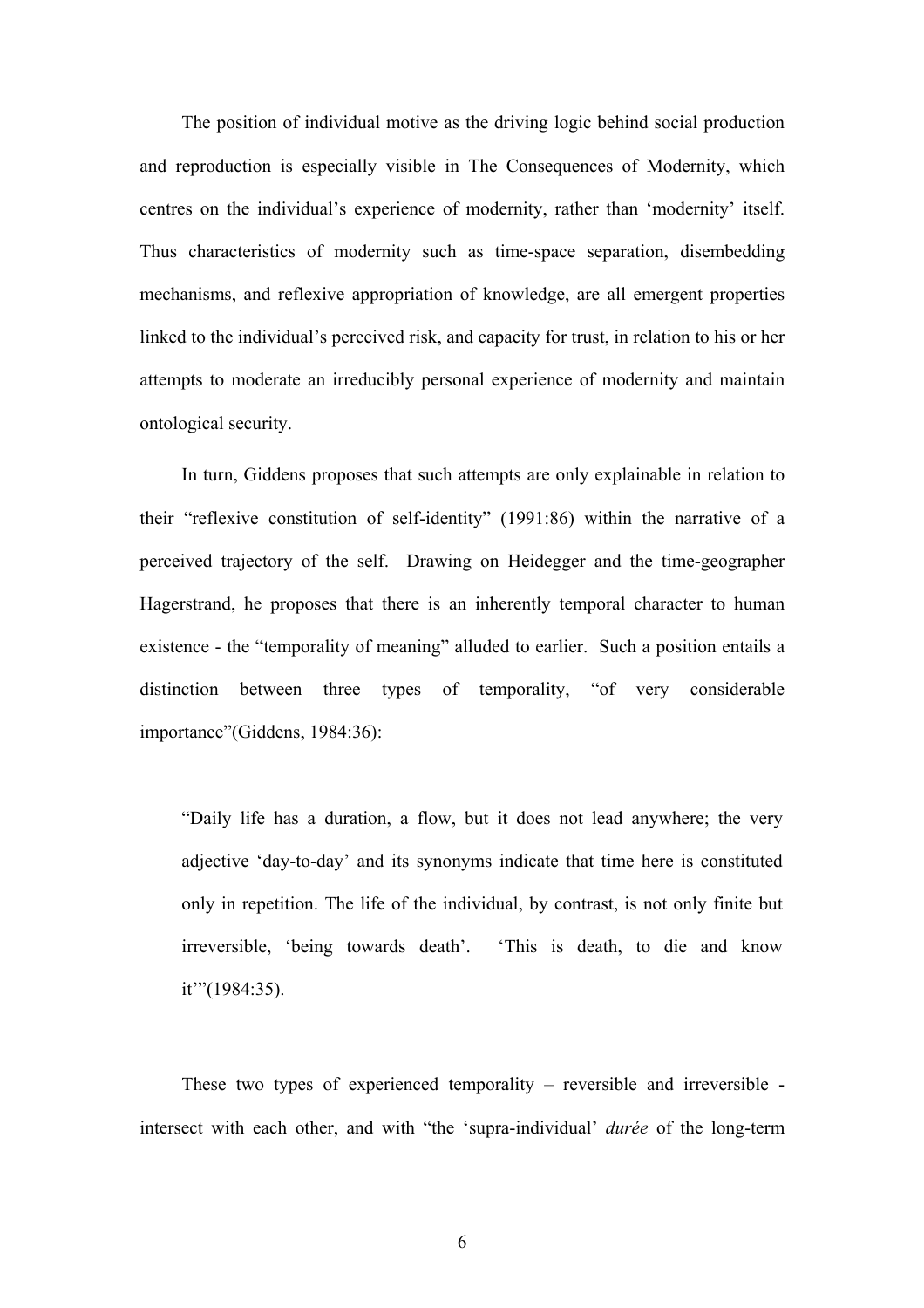existence of institutions, the *longue durée* of institutional time" (1984:35) – like daily life, another reversible dimension. Crucially for the thrust of this discussion:

"Theorizing the self means formulating a conception of motivation (or so I shall argue) and relating motivation to the connections between unconscious and conscious qualities of the agent. The self cannot be understood outside 'history' – 'history' meaning in this case the temporality of human practices, expressed in the mutual interpolation of the three dimensions I have described" (1984:36).

Although Giddens' works can appear at times to resemble the Bible, in the way in which it is usually possible to find a passage supporting (out of context) whatever standpoint one wishes to adopt, it is arguable that the above statement is consistent with a view throughout his work that the constitution of society through the intentions and practices of people is closely related to dimensions of time-space – the "temporality of meaning" - in particular, the non-reversible dimension. This is because the irreversible temporality of the human agent's bodily involvement – their lifespan – and thus the desire for a coherent narrative trajectory which stems from this – comes to infuse the more empirically 'visible' and reversible dimensions of daily interaction, and of organizational existence. Although invisible, the individual's irreversible condition of "being towards death" – and, crucially, "knowing it" - thus affects both of the visible, reversible, dimensions, by infusing his or her motivations within day-to-day social interaction, which come over time to condition wider structures at the institutional level. It is thus no exaggeration to say that an awareness of the irreversible dimension in time-space interaction must be a prerequisite to making sense of Giddens' ideas, since this underlies his conception of motivation – of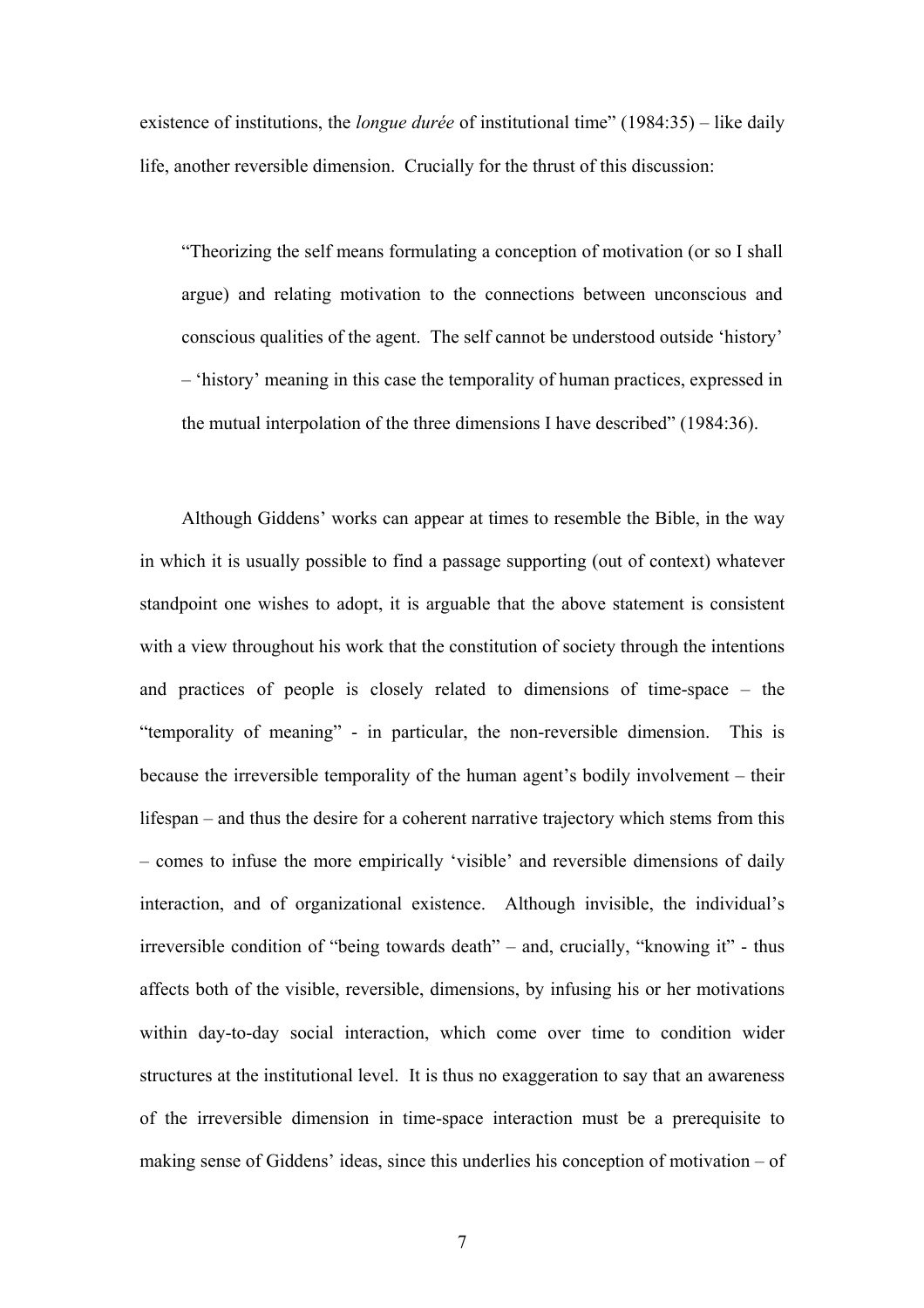human experience itself - and thus underpins his view of social production and reproduction in the manner explained earlier.

The link between temporality and motive appears most clearly in *Modernity and Self-identity,* a discussion of the way in which the need reflexively to maintain a consistent biography which stems from a physical awareness of finite lifespan, comes to condition peoples' perception of, and actions in, the world. Thus Giddens' ideas come full circle, since social production and reproduction are seen to consist in the intended and unintended consequences of the conscious/unconscious interpretive activity of myriad agents*, as they pursue the logics – the motivations* - of their own reflexively-maintained biographies, within the enabling and constraining conditions of high modernity.

In this way, although its focus is the conditioning action of 'social' structure, the underlying logic of Giddens' theory of structuration may be said to derive from his more fundamental view of the *motivated* self-as-process which underpins his work, and from which structuration may not be disconnected as a result. 'Stranded' in repeatable time, purely structurational accounts of human interactions lose the hidden urgency, and explanatory narrative, through which they derive their meaning and organizational portrayals become literally lifeless: there is no sense of events being driven by and occurring within, peoples' irreversible lives. Interestingly, this is exactly the criticism Giddens directs at Goffman:

…Goffman's analyses of encounters presume motivated agents rather than investigating sources of human motivation, as many of his critics have complained. The lack is a serious one and one of the main reasons…why Goffman's work has something of an 'empty' feel to it" (1984:70).

8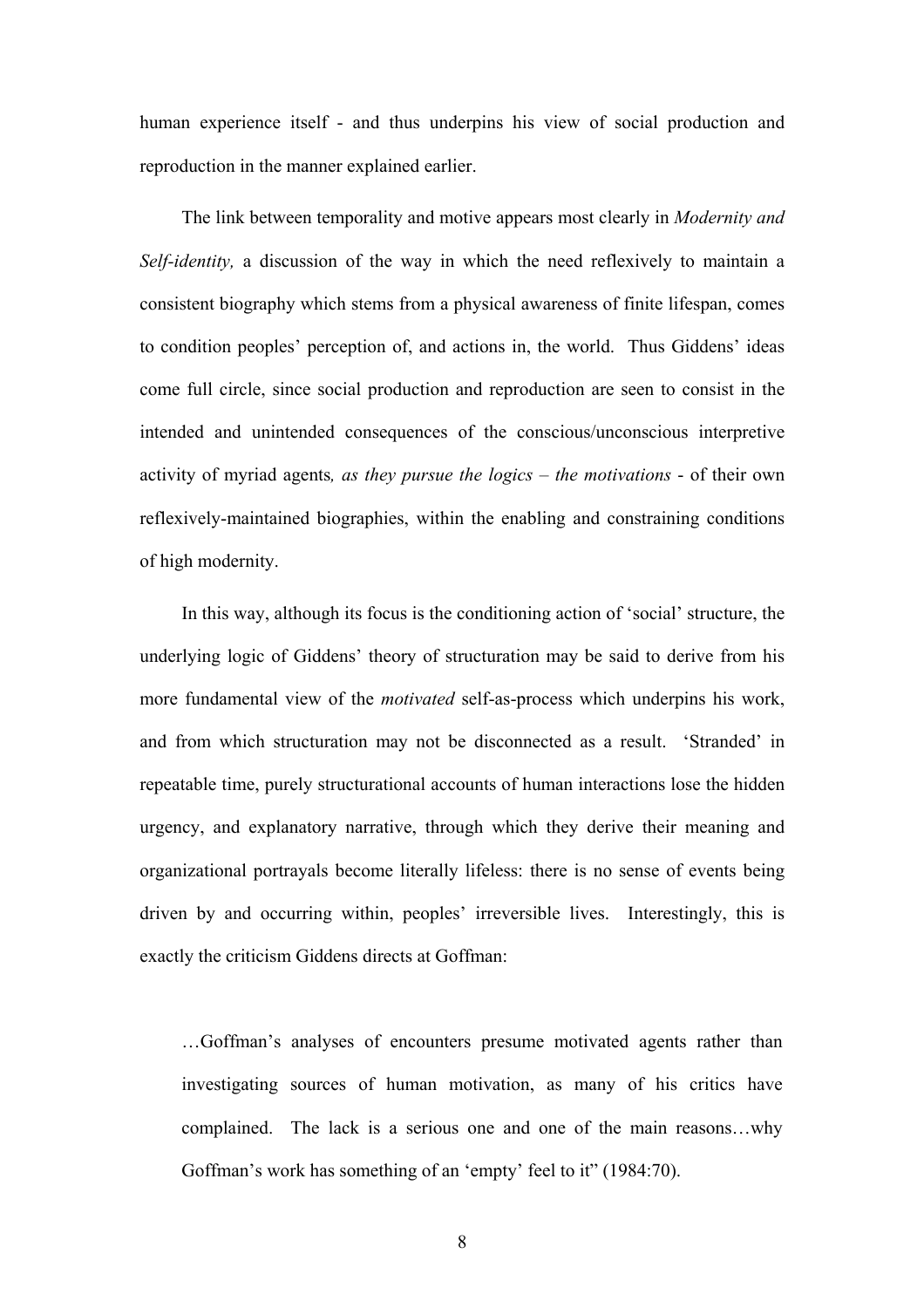#### **3. Analysis of 'social' structure is necessary, but insufficient**

Having emphasised the need to use structuration alongside, rather than separate from, Giddens' wider ideas on human motive, this section discusses his 'dimensions of the duality of structure' model (Fig.1.) in greater detail. As a schematic to show what its title indicates it was intended by its author to show – dimensions of the duality of structure, no more, and no less – Giddens' model represents a useful concept with which to approach both an *aspect* of his thought, and an *aspect* of the organizational domain. This is because, although it tells us a lot about the nature of social structure, and the way in which this is replicated or subverted through human action, Fig.1. tells us comparatively little about human motive, or about any of the other rich insights about subjectivity which run throughout Giddens' thought, from which the model ultimately derives its logic, as argued earlier. It is unsurprising, therefore, that Giddens entitles his model 'the dimensions of the duality of structure' – and not, for example, 'the emergent condition of subjectivity', 'domains of the emergence of narrative', or 'conscious and unconscious motive in addressing existential anxiety' – since the model is not intended to address these, equally vital, aspects of his thought. We can say this with some certainty, since the model brackets out *individual* reflexivity to concentrate on *social* structure:

"Concentration upon the analysis of the structural properties of social systems, it should be stressed, is a valid procedure only if it is recognized as placing an *epoché* upon – holding in suspension – reflexively monitored social conduct" (1984:30).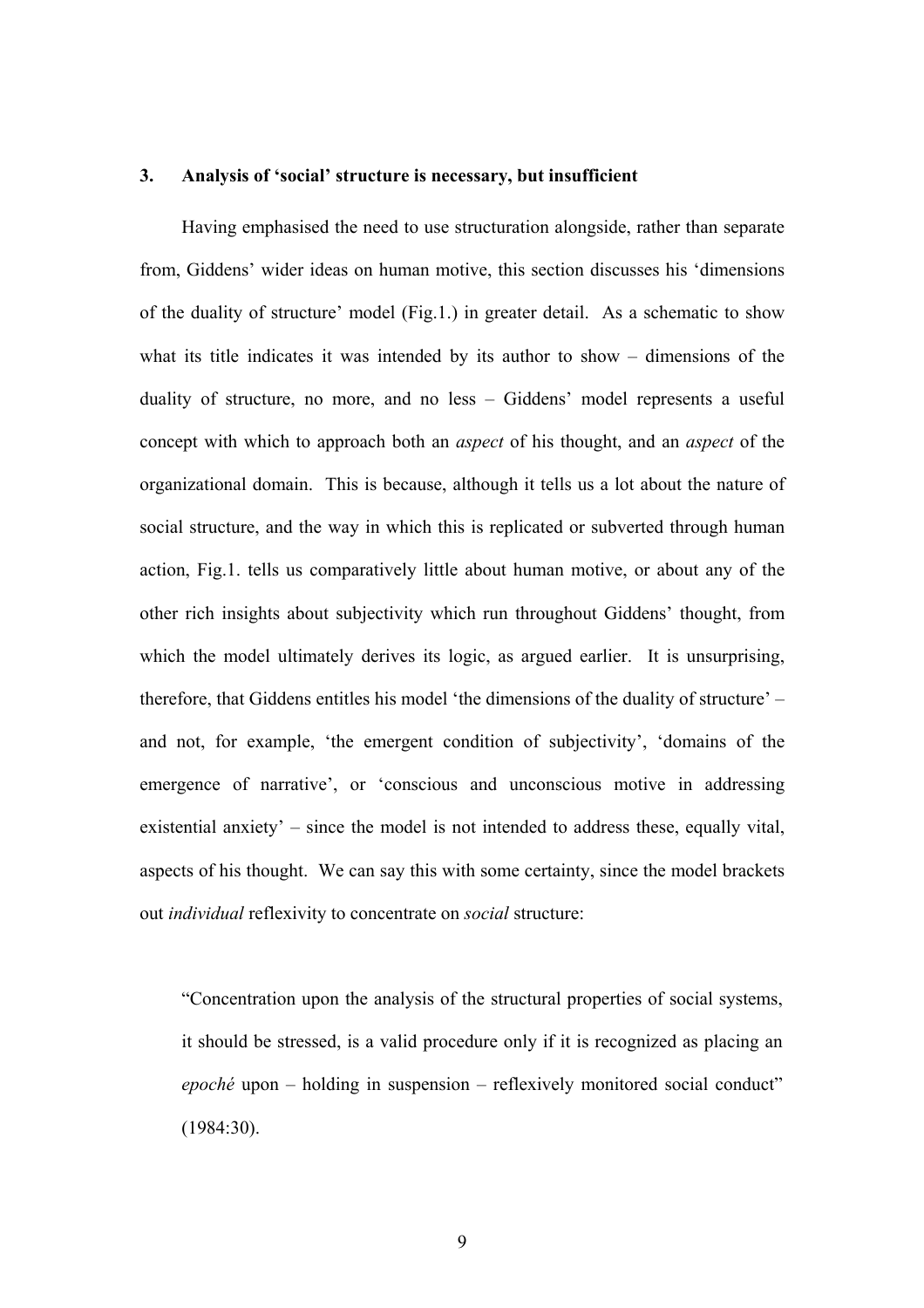

Fig.1.: Giddens' dimensions of the duality of structure (1994:29)

*'Structur*ational' analysis is therefore useful as a framework with which to study the production and reproduction of social *structure* – but represents an insufficient basis for IS researchers seeking to study human-IS interaction in any complete sense – since the (for Giddens) equally important, co-ordinating effect of human reflexivity is bracketed out. Put another way, although the *Dimensions* portray a duality, they portray the social structural side of this duality, rather than the biographical, reflexive side, of which researchers should continue to be aware:

"Reflexive awareness…is characteristic of all human action, and is the specific condition of (that) massively developed institutional reflexivity" (1991:35).

However, it is arguable that IS researchers have shown a tendency to make exclusive use of Giddens' *Dimensions* to interpret human-IS interaction, to the exclusion of this wider awareness. Perhaps the best-known examples of the application of structuration theory within the IS context occur in Orlikowski and Robey (1991) and Orlikowski (1992). Offered as a 'Framework for investigating the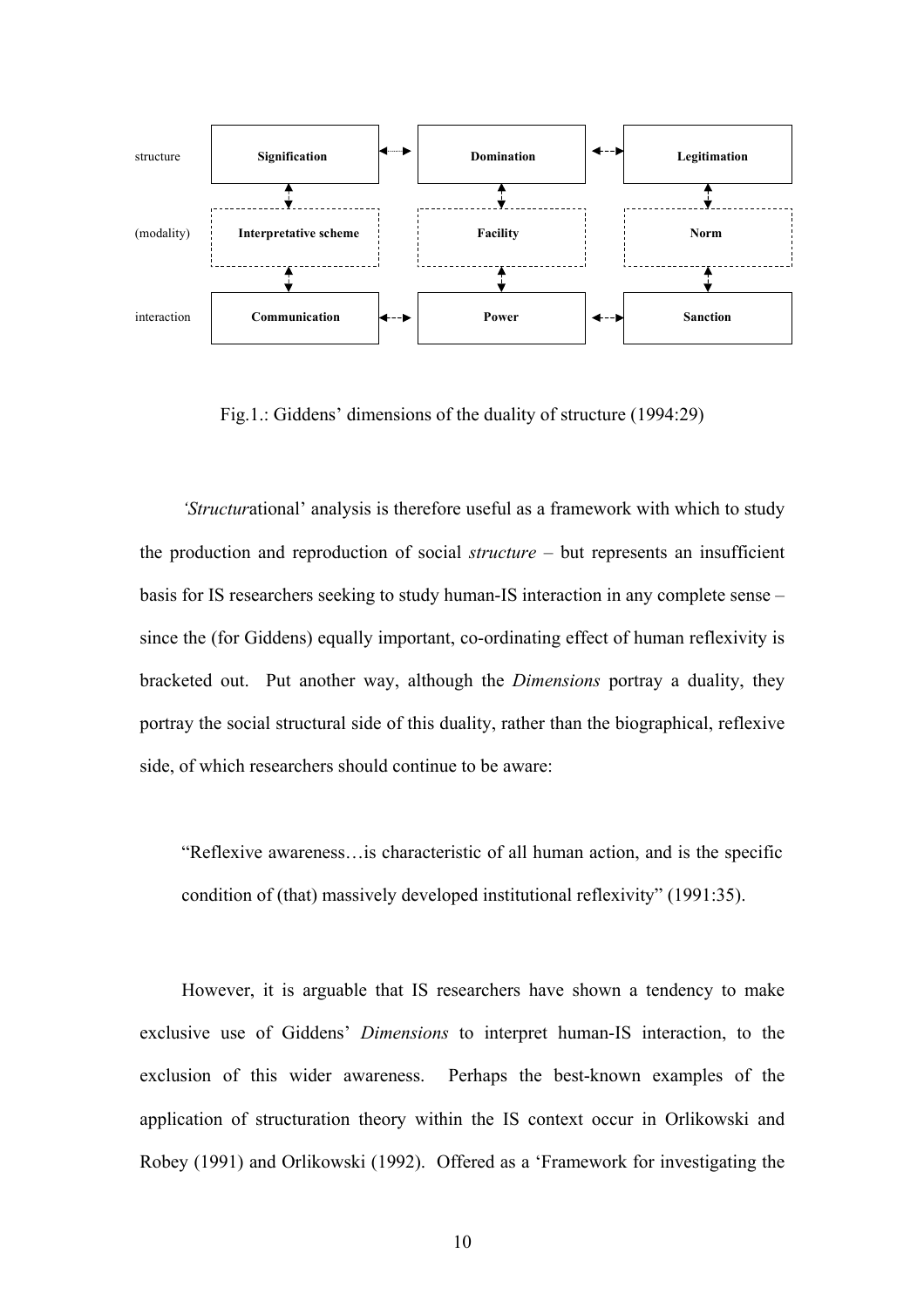interaction of human actors and social structure during information systems development' (1991:159), in a way which presupposes some attention to explaining the actions of the human actors themselves, Orlikowski and Robey's structurational analysis nonetheless focuses almost exclusively on an observation of the structures which may intentionally or unintentionally be created by human action. In the absence of attention in their wider analysis to the complex of ideas surrounding emergent subjectivity which underpin Giddens' pre-1991 work (their article obviously predates *Modernity and Self-Identity)*, and bathed in the exclusively structurational light of their framework, Orlikowski and Robey's systems developers appear shorn of personal motive, and driven exclusively by organizational structures. Instead of 'the interaction of human actors and social structure', Orlikowski and Robey's analysis appears to address just the 'dimensions of the duality of information systems' – which is, of course, unsurprising given their use of Giddens' *Dimensions of the duality of structure* as their exclusive analytical framework.

In turn, this framework formed the groundwork for Orlikowski's (1992) landmark application of structuration theory within an IS case study the following year, which develops a 'structurational model of technology'. Although its title acknowledges its (social) structural focus, a close look at this model reveals the same assumptions about human motivation as was evident in the Orlikowski-Robey article of the previous year. In other words, recalling Giddens' earlier comment about Goffman's work, Orlikowski's structurational model of technology *presumes*  motivated agents, rather than investigating sources of human motivation within structural constraints. Thus, although technology is seen as both product and medium of human action (a valid and important point, deriving directly from Giddens' dimensions of the duality of structure), human action itself is viewed in an almost

11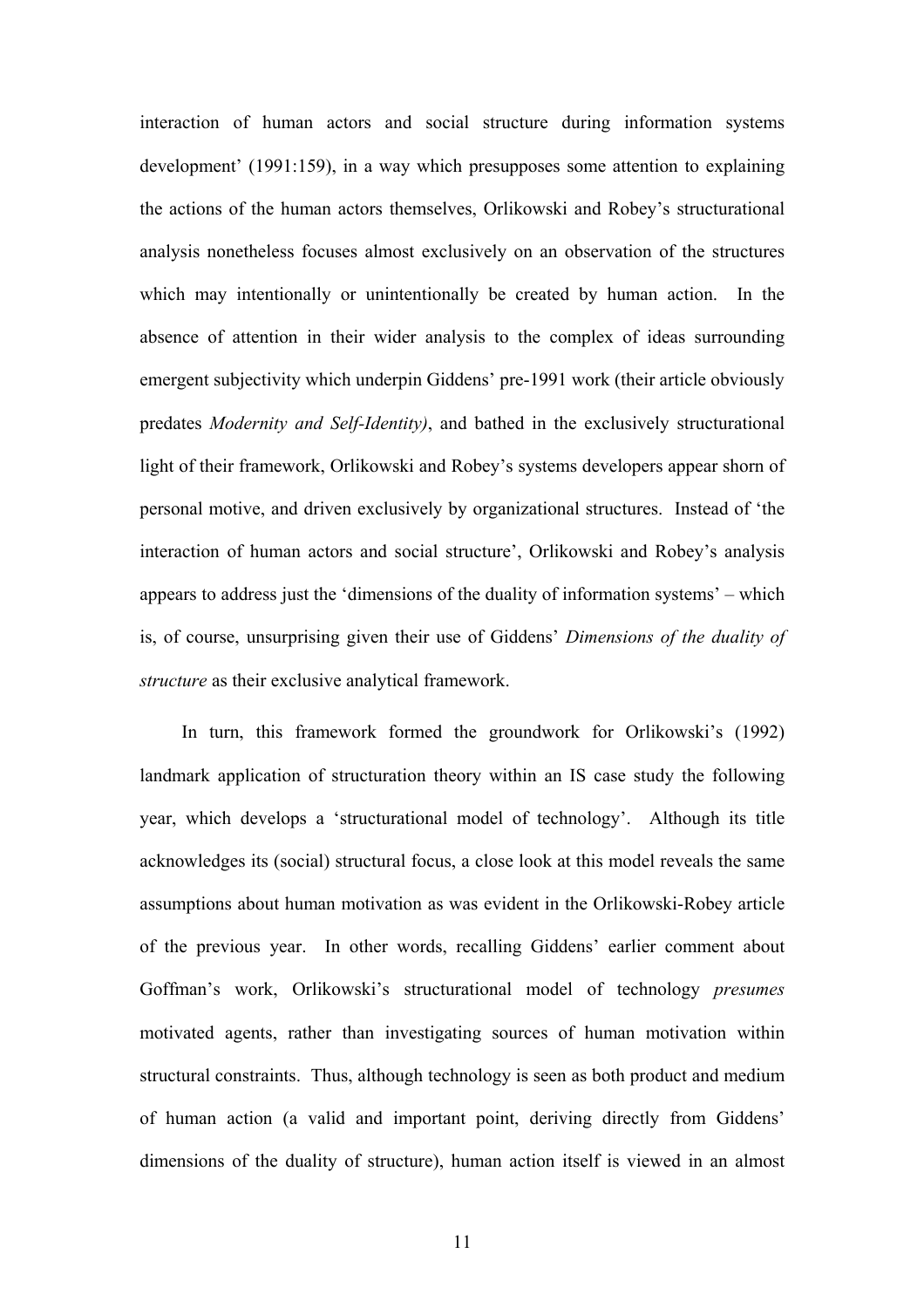completely unproblematic light – people are 'agents', whose actions are influenced by both technology and institutions – but not, it seems, by their reflexive perceptions of their historical selves in the manner described in the first part of this paper. As will be seen in the next section, actions in Orlikowski's model occur in repeatable time – at the micro-level, and at the macro-level – but are not affected by the critical third, nonrepeatable, temporal dimension, so vital to Giddens' oeuvre, which factors peoples' reflexive biographies into the analysis.

Nonetheless, as was the case with Orlikowski and Robey's 'framework', Orlikowski's (1992) 'structurational model' is a useful way of conceptualising the fluid co-emergence of technology and organizations – together with an appreciation of the way in which these may both constrain and enable human actions. Her summary of the structurational model in relation to the case material is very revealing about the duality of technology, together with an aspect of the institutional context. It describes the duality of *social* structure very well: how the consultants' use of tools is influenced by Beta's institutional context, the way in which the tools mediate consultants' perceptions through interpretive schemes, norms, and resources, and the way in which the use of the tools reaffirms these modalities. It also describes well how deviant actions by the consultants, "if sufficiently vigorous and sustained" (1992:420) may induce managers to authorise alterations to the design of the tools to include more flexibility, thus altering Beta's institutional context.

As a description of the operation of social structure within information systems, Orlikowski's study is undoubtedly a landmark contribution within interpretive IS. However, statements such as "for these researchers, structuration offers a solution to the dilemma of choosing between subjective and objective conceptions of organizations, and allows them to embrace both" (1992:403) are misleading, since in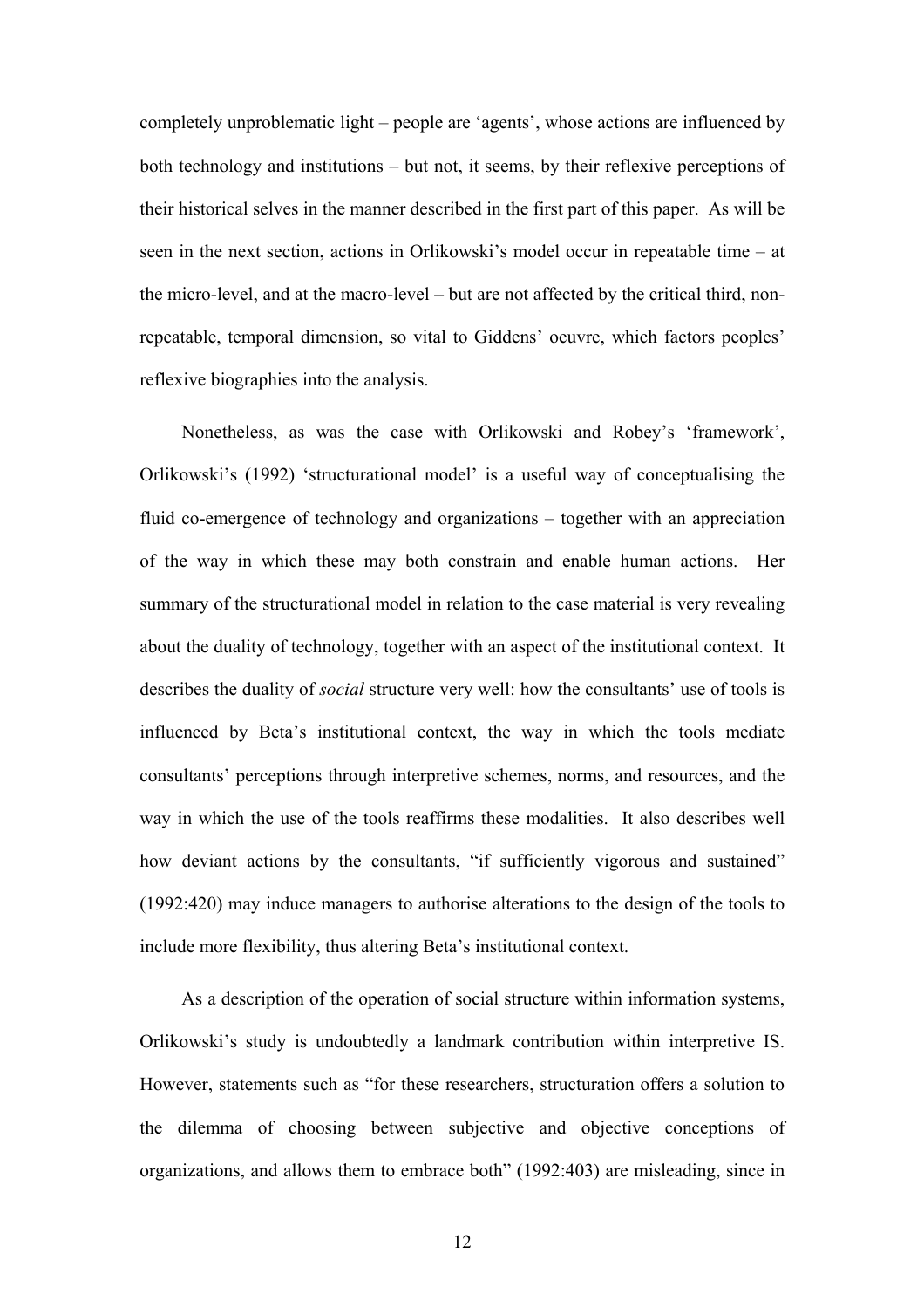fact what is being offered is an account of social structure only: intersubjectively convergent *social/cultural* understandings (the sense in which "structure" is used in Giddens' *Dimensions* at Fig.1. – e.g. Giddens, 1984:185), uncoloured by the biographically-derived motives of the person doing the understanding.

Indeed, despite Giddens' emphasis on the importance of unconscious/conscious sources of motivation in biographical, hence irreversible, time in explaining social action, and of other, periodical 'bow shots' from commentators such as Knights and Willmott (1989), and Boland (1993), accounts of motivation are almost entirely absent from the majority of IS and organizational studies which seek to apply Giddens' ideas (see Jones, 1999, and Jones and Karsten, 2003, for a useful review). This is particularly evident within the IS literature, where 'adaptive structuration theory' and the 'structurational model of technology' have arguably pursued a relentless transformation of the structurational model into the mechanical approximation of 'technology=structure', vs 'organizational actors = agency' leaving the dynamic stripped almost entirely of supporting theoretical context – and, in particular, stranded in reversible time (e.g. Orlikowski, 1992; Jones and Nandhakumar, 1993; DeSanctis and Poole; 1994, Rose, 1999; Maznevski and Chudoba ,2000).

A somewhat rare exception in the literature is the type of study which seeks to apply Giddens' ideas in a 'meta-theoretical' (Jones, 1999) manner, thus arguably avoiding the need to uproot the structurational dynamic from the more 'subjective' aspect of Giddens' writings and transfer it into another context. Two examples will be mentioned here. In the first, Hayes and Walsham (1999) examine the very different experiences of computer hardware engineers in their use of a laptop-based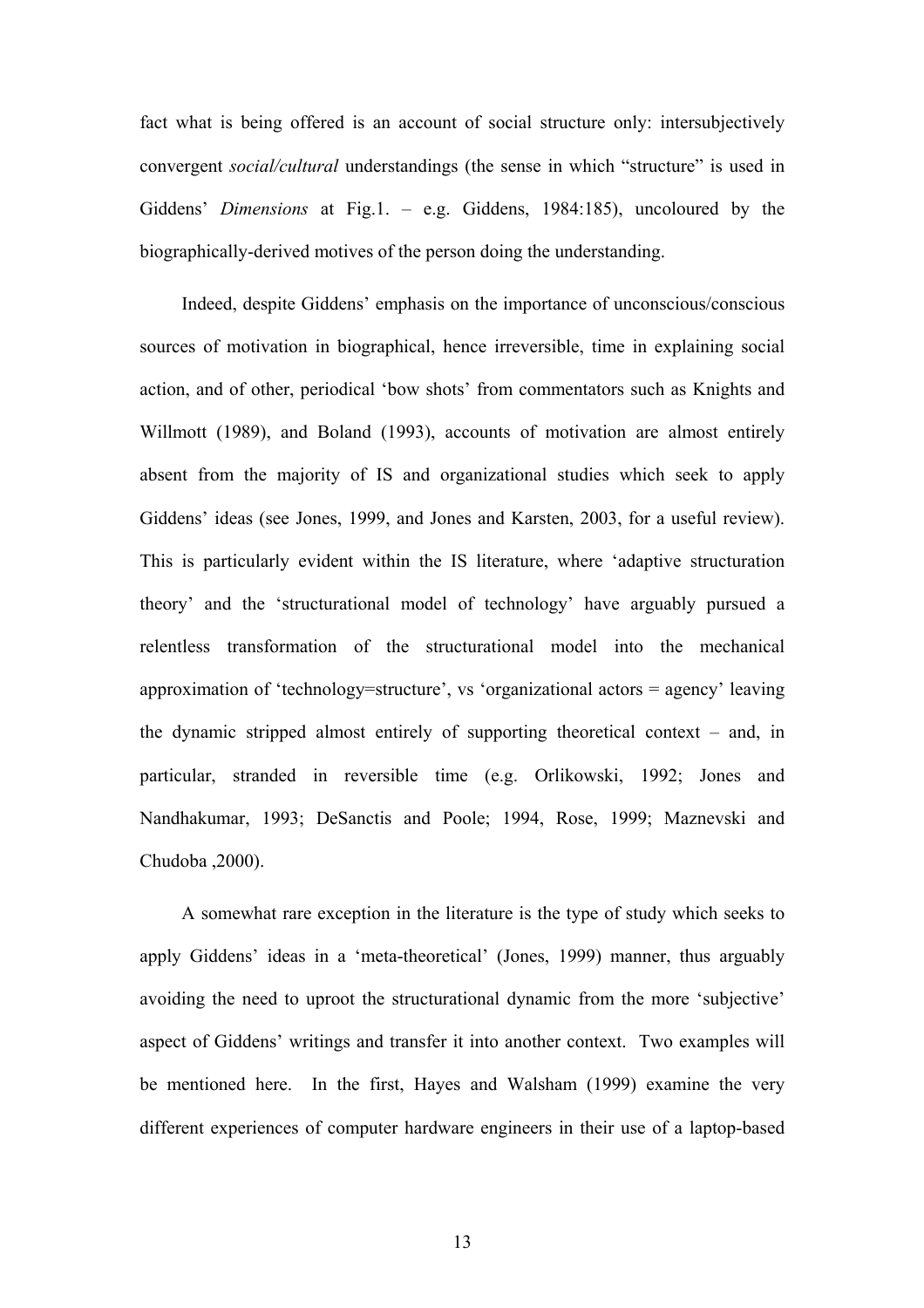work co-ordination system for travelling repair agents. Summarising three of these, Walsham notes:

"What is immediately striking about these stories is the radically different conceptualisations of the nature of their job, their own identity, including their work identity, and the role and perceived value of IT systems in their work life" (2001:73).

The role of peoples' identities in conditioning peoples' reactions to, and manner of using, the IS appears clearly from this study. In the second, Barrett and Walsham (1999) make an innovative attempt to interpret the impact of the introduction of new electronic trading systems into the London insurance market using a more rounded set of Giddens' ideas. In so doing, Barrett and Walsham succeed in preserving the anchoring of these ideas to individual motivation and meaning - which I have argued is so important - through an explicit treatment of the emergent co-evolution of traders' self-identities and wider organizational structure, although they do not adopt the sort of explicit focus on the conditioning effects of narrative structure developed below. However, the study appears to succeed in achieving the opposite of Giddens' criticism of Goffman: it has a 'full feel' to it, grounded as it is in an intuitively plausible account of human motivation. The remainder of this paper constitutes an attempt to build on this foundation.

#### **4. Dimensions of the duality of Self: a complementary focus**

Fig.2. shows Giddens' *Dimensions,* with an additional, 'biographical' realm of interaction added below, indicating that social interaction draws upon a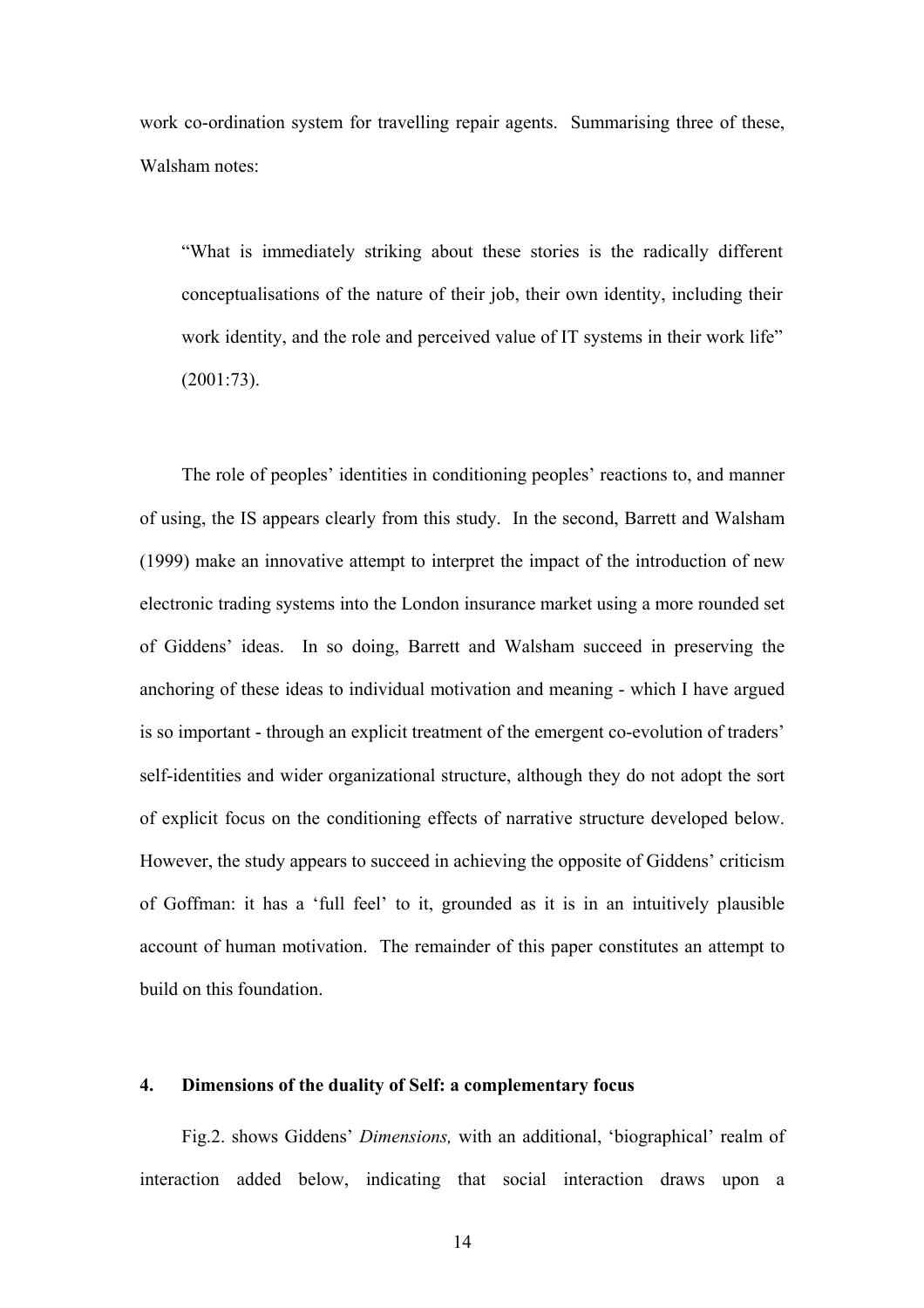biographically, as well as merely socially conditioned, realm of structure. It should be emphasised immediately at this point that in introducing this modification to Giddens' diagram, the intention is merely to draw IS researchers' attention to aspects of his wider work regarding human subjectivity which the structurational model, in placing an *epoché* upon biographical reflexivity, was not intended to illustrate. The additional terms in Fig.2. are thus intended to be used alongside Giddens' *Dimensions* only in a temporary sense, to illustrate the importance of his wider considerations of such biographical reflexivity in complementing the structurational model as an explanation of social life. Although, as shown earlier, such considerations are germane to all his work, the additional terms used in Fig.2. come *from Modernity and Self-Identity* (1991), in which Giddens addresses the issue of biographical reflexivity in detail.



Fig.2.: Dimensions of the dualities of social and biographical structure

In Giddens' words, "analysing the structuration of social systems means studying the modes in which such systems, grounded in the knowledgeable activities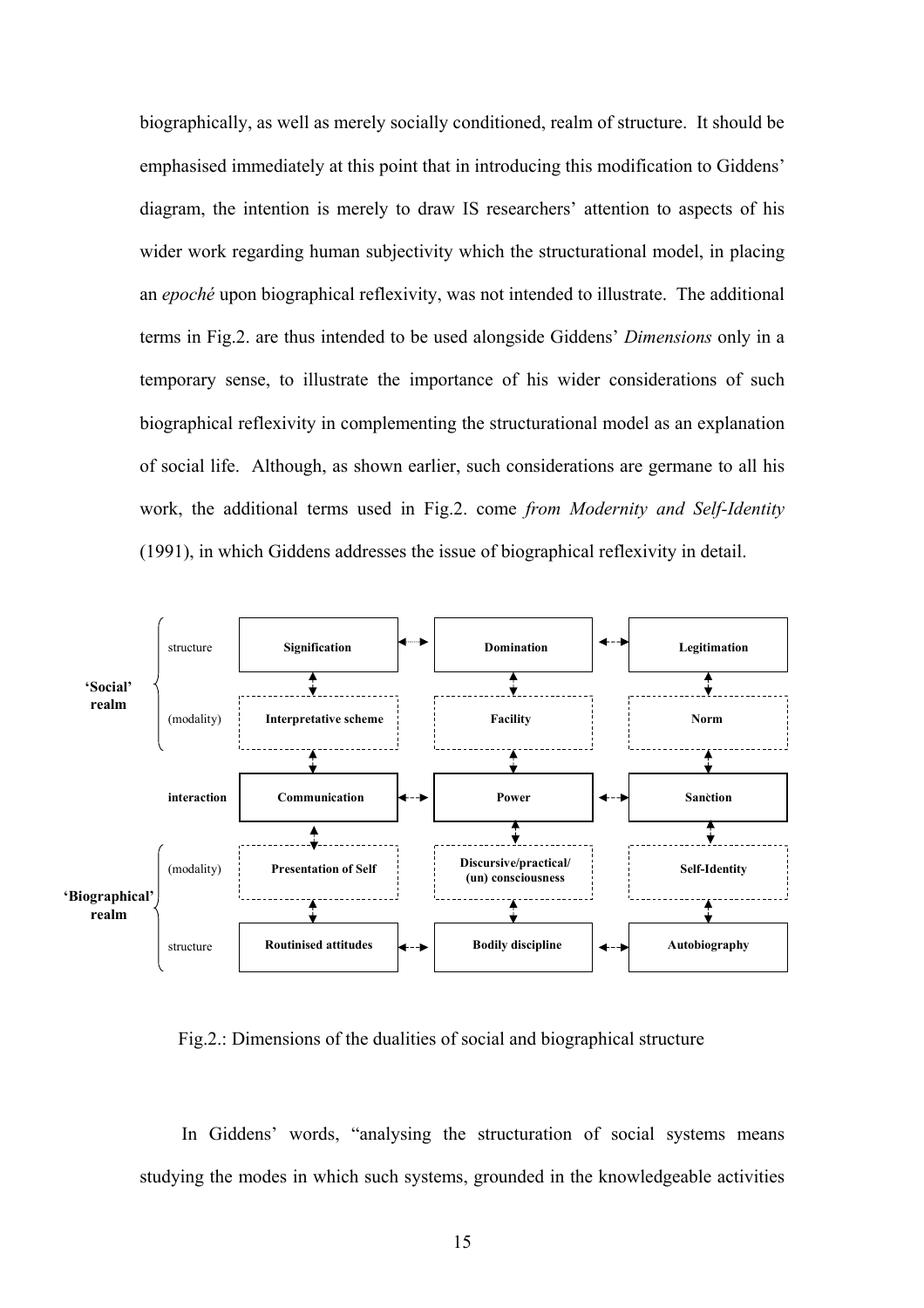of situated actors who draw upon rules and resources in the diversity of action contexts, are produced and reproduced in interaction" (1984:25). Thus, structurational analysis involves examining how, in the process of communication, people draw pragmatically upon interpretive schemes to produce and reproduce structures of signification; how they express particular, situated relations of power in interaction by drawing on allocative facilities which both produce and reproduce structures of domination; and how they morally sanction, or justify, these relations by drawing upon social norms which both produce and reproduce structures of legitimation - and how these three dimensions are fused in the instant of activity, since "structures of signification are separable only analytically either from domination and from legitimation" (1984:33). As stated earlier, such structures are all social in nature: "rules and resources, or sets of transformation relations, organized as properties of social systems" (1984:25). Below, I explain how IS researchers using the structurational model may wish to consider the reflexive production and reproduction of biographical structures in social interaction.

Just as (social) "structure has no existence independent of the knowledge that agents have about what they do in their day-to-day activity" (1994:26), so "the self is seen as a reflexive project…dependent on the reconstructive endeavours in which he or she engages" (1991:75) i.e. both concepts are non-substantive, and emergent in human (inter)action. Just as in Giddens' attempt, in structuration, to deconstruct social structure into three dimensions (his three columns in Fig.1.), he advises that when discussing the self "rather than talking in general terms of 'individual', 'self' or even 'self-identity'…we should try to break things down into finer detail" (1991:75). Just, also, as it is necessary to bracket out biographical considerations from structuration in order to study the operation of social structure, so in *Modernity and*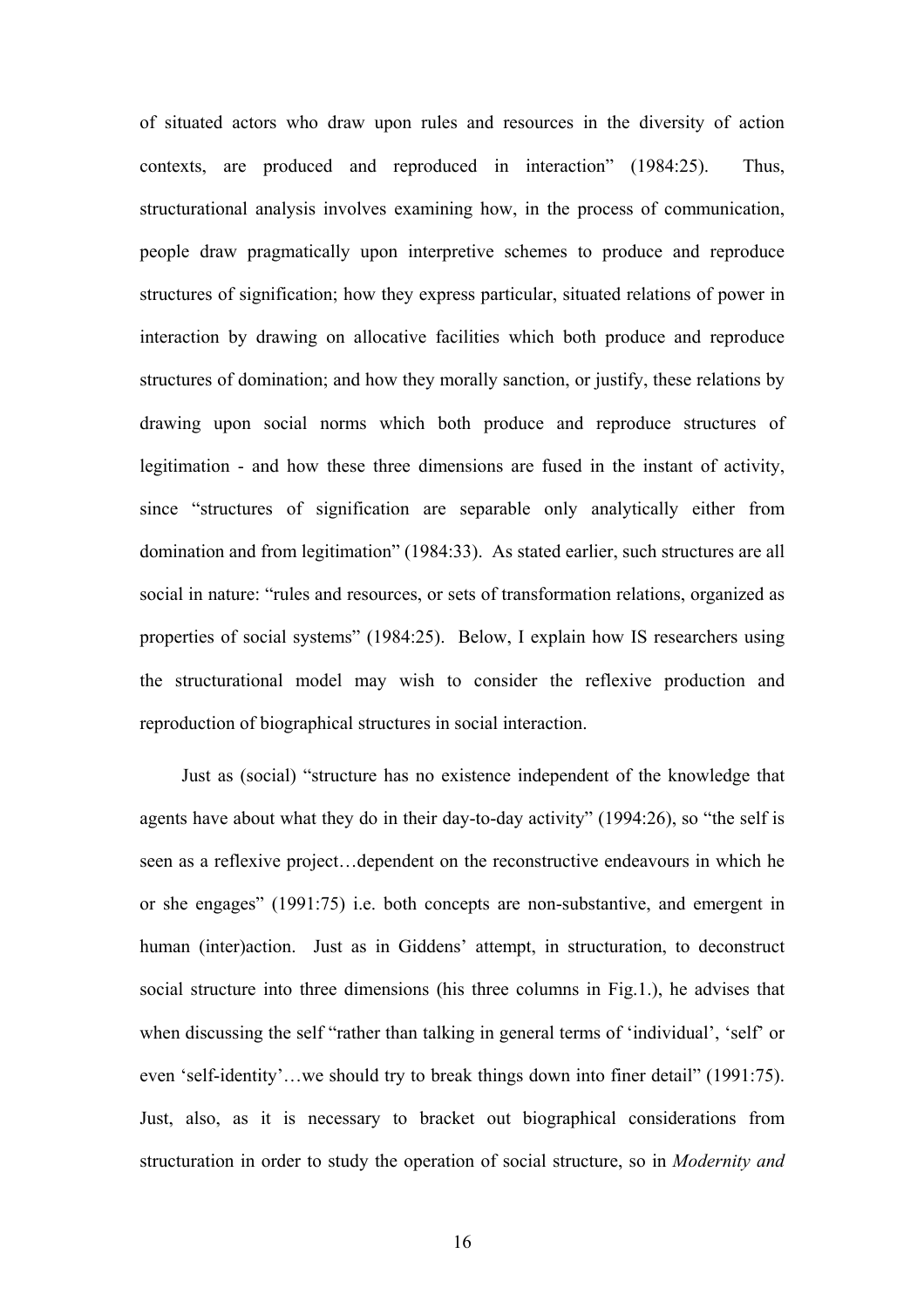*Self-Identity* Giddens temporarily brackets out social structure when discussing the trajectory of the self. Thus it is argued that IS researchers seeking to make use of structuration risk applying an incomplete – and therefore misleading - theoretical framework unless they ensure that this is balanced by a consideration of Giddens' equal concerns regarding biographical motivation.

Turning to Fig.2. in detail, within the dimension of legitimation, people draw upon normative values to justify, or legitimate, their actions, and in so doing create and recreate social structures of legitimation. However, as in the case of the other two dimensions of Giddens' structurational model, although this tells us about the way in which social structure is produced and reproduced, it tells us little about the conditioning effects of individual reflexivity which temper this process – which are bracketed out. For underlying peoples' actions in drawing on social norms to appeal to 'moral' structures of legitimation is a desire to fulfil another, irreducibly personal, morality: "The morality of authenticity (which) skirts any universal moral criteria" (1991:79), and is "based on 'being true to oneself'" (1991:78). As indicated in the first part of the paper, it is arguably this desire to enact a coherent personal narrative within the "reflexively actualised trajectory of self-actualisation" (1991:79) - i.e. as understood by a person at any one particular moment - which forms the driving motor, or logic, co-ordinating their actions in relation to the social structures with which they are confronted.

In this way, "The autobiography is a corrective intervention into the past" (1991:72), since it is reflexively produced and reproduced in response to the way in which people perceive themselves; indeed, "Reconstruction of the past goes along with anticipation of the likely life trajectory of the future" (1991:72). Thus "It is made clear that self-identity, as a coherent phenomenon, presumes a narrative"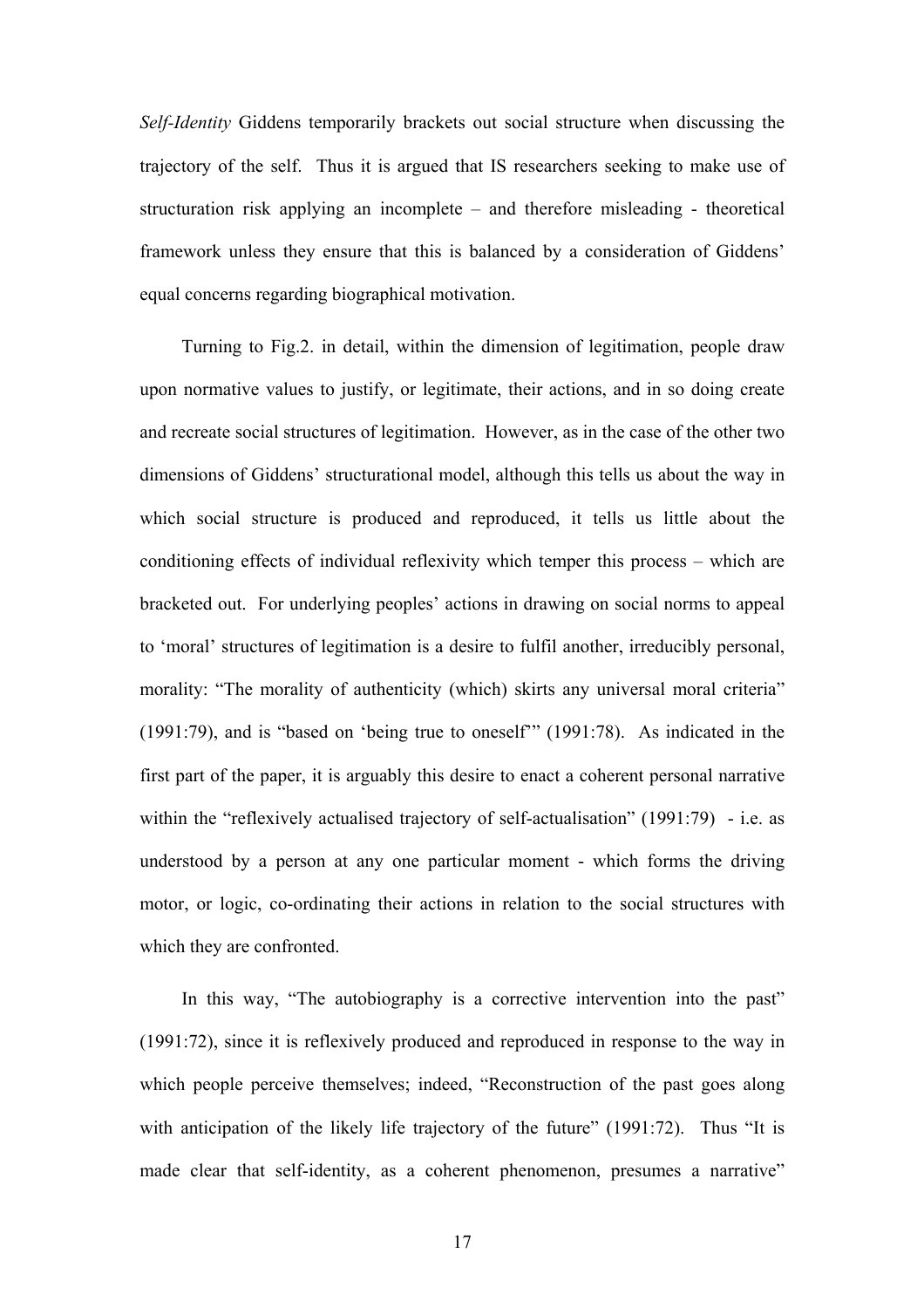(1991:76). In their continuous generation of self-identity, or 'self-actualisation', - a particular, unifying conception of themselves at any one moment – people thus draw upon and revise a deeper, narrative 'biographical' structure which extends reflexively into both past and future.

At any moment, therefore, a person has a sense both of social norms, and of their own particular temporary positioning within such norms (self identity) – *and one cannot be experienced independently of the other.* Just as social structures of legitimation form a referential framework within which social norms at any one moment can 'exist', so, biographical structures of autobiography also form a referential framework within which an equally temporary self-identity can 'exist'. It therefore makes as little sense to consider emergent social norms without the vantage point of emergent self-identity from which they must be viewed, as to consider emergent self-identity in isolation from the emergent social norms in which it must be located.

Within the dimension of domination in Fig.2, people draw upon allocative facilities available to them, and in so doing create or reproduce wider power structures at the social level. However, the way in which this occurs is likely to be conditioned, not just through the action of structural constraints on their discursive/non-discursive awareness, but at the phenomenological level of practical consciousness, which "is integral to the reflexive monitoring of action" (1991:36). Expressed as tacit, embodied skill (e.g. Polanyi, 1958; Nonaka, 1991), practical consciousness has, of course, formed a core element of the recent interest in knowledge management (e.g. Blackler, 1995; McDermott, 1999). However, Giddens adopts a more political emphasis, citing Merleau-Ponty and Goffman's contention that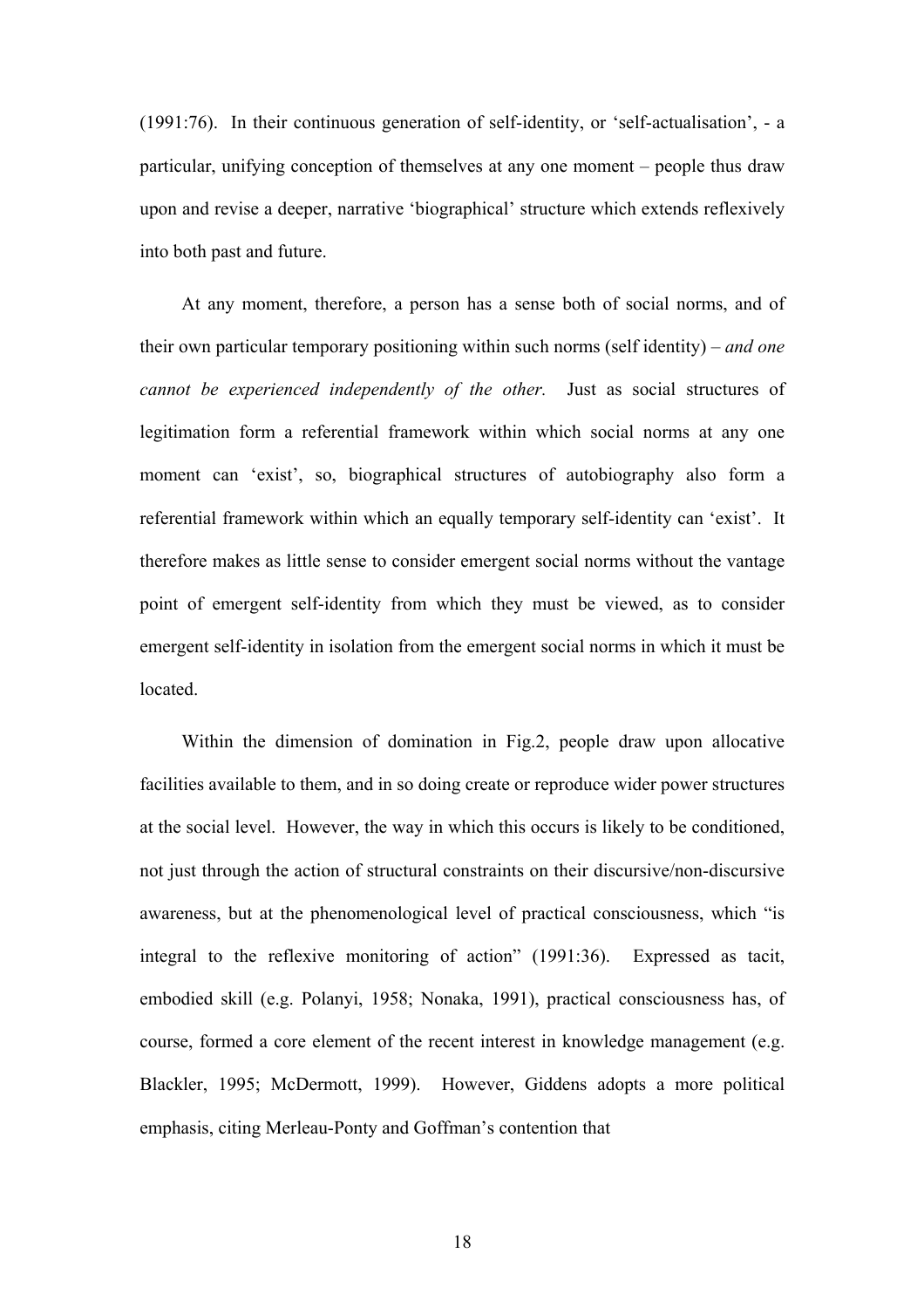"Bodily discipline is intrinsic to the competent social agent…and it is a continuous feature of the flow of conduct in the durée of daily life. Most importantly, routine control of the body is integral to the very nature both of agency and of being accepted (trusted) by others as competent" (1991:57).

From this it follows that social agency is conditioned not just by the way in which people exploit ready-at-hand allocative facilities, rooted in social structures of domination, but also by the nature of reflexive, embodied awareness which each individual brings to, and with which they interpret, their every social encounter. Although not cited by Giddens, it is arguable that Bourdieu's description of 'hexis', below, most accurately describes such embodied awareness:

"Bodily hexis is political mythology realised, em-bodied, turned into a permanent disposition, a durable manner of standing, speaking and thereby of feeling and thinking . The principles em-bodied in this way are placed beyond the grasp of consciousness" (Bourdieu, 1977:93-4).

In this view, the extent to which individuals' actions are conditioned by (social) structures of domination through the modes of facilities is thus always tempered, or conditioned, by the extent of the individual's discursive, practical, or even unconscious level of absorption or resistance to such facilities – which is rooted, in turn, in the disposition of the embodied self. Just as social structures of domination can emerge replicated or altered as a result of a social encounter, so, too, can the individual's embodied receptiveness to the operation of power within future encounters: Bourdieu's "durable manner of standing, speaking and thereby of feeling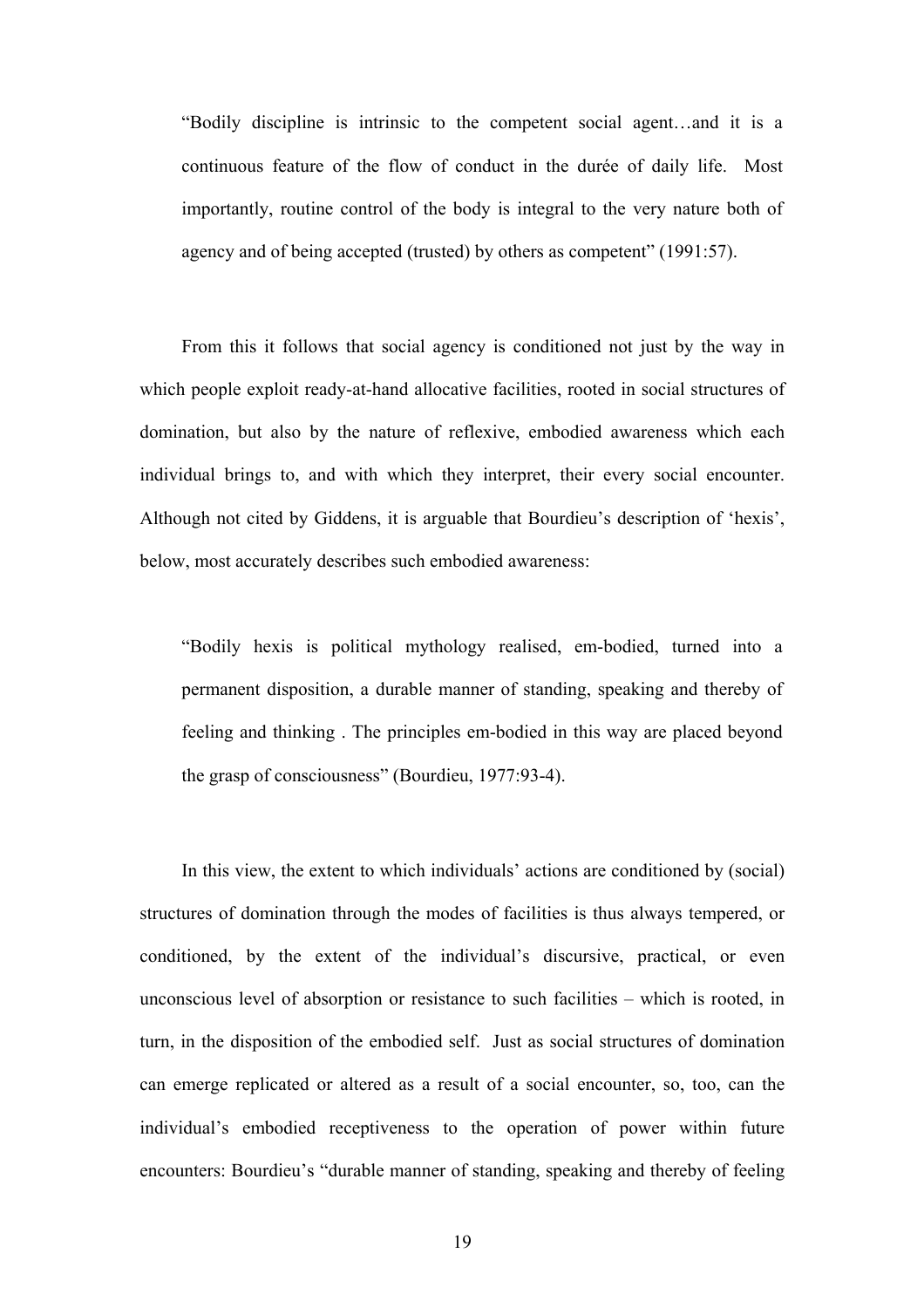and thinking". Within the dimension of domination, it therefore makes little sense to consider the (structurational) operation of power via facilities, rooted in social structures of domination, in the absence of the conditioning effect on such power of individuals' levels of consciousness, and even acceptance, of such facilities, in which bodily discipline at both conscious and unconscious levels is both conditioning and resulting structure.

Within the dimension of signification, actors draw upon interpretive schemes which are readily available to them within a particular interaction, and in doing so reproduce or perhaps alter underlying structures of signification at the social level. Although, however, the interpretive schemes available to individuals engaged in the act of communication may be constrained by social structures of signification, Giddens argues that such individuals remain able to exercise a degree of choice over which schemes to use:

"All individuals actively, although by no means always in a conscious way, selectively incorporate many elements of mediated experience into their day-today conduct" (1991:188).

The various acts of communication which may characterise any social encounter therefore represent individuals' own situated responses to the choices and dilemmas posed by "living in the world" (1991:188) of mediated information: of available interpretive schemes. By choosing some over others, individuals are affirming a position in relation to such schemes (and the social structures by which they are enabled and constrained), and thus defining themselves in relation to these. Thus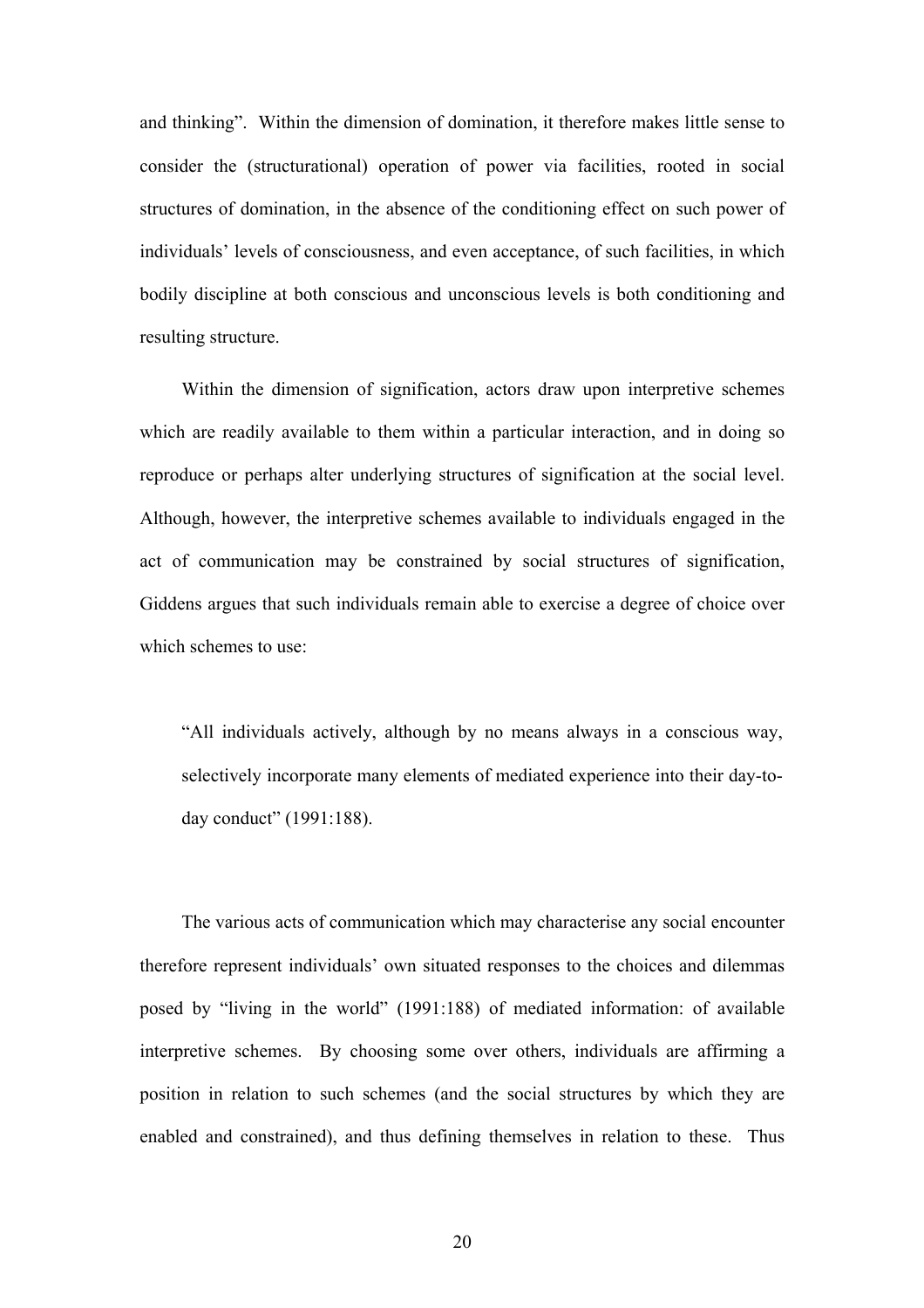communication is literally an act of self-presentation  $-$  i.e. the offering up of a stance towards society and its structures:

"As the individual leaves one encounter and enters another, he sensitively adjusts the 'presentation of self' in relation to whatever is demanded of a particular situation" (1991:190).

In otherwords, the communicative stance adopted by an individual in a social encounter is constrained not only by ready-to-hand interpretive schemes, but also by the presentation of self, or assumed identity, that the individual offers 'the other' as a response to the particular social (structural) configuration within that encounter. Finally, an individual will form a socially appropriate 'self' from the more structural, personal vocabulary of routinised attitudes (1991:188) associated with the avoidance of ontological anxiety. In this way, it has been argued that people enact routinised scripts (Schank and Abelson, 1977) in relation to their individual perceptions of their unique perceived 'position' within social structures. Like all structure, such routinised attitudes can constrain, as well as be altered in turn by, social interaction.

To summarise the discussion of Fig.2, it is proposed that Giddens' ideas concerning social structure, contained within his structurational model, are complemented by a further set of his ideas concerning personal, *biographical*  structure, which act to constrain the operation of social structure at every turn. On the one hand, there is, indeed, a duality between fleeting social interaction and relatively enduring shared social structures, which generates appropriate mental 'modalities' that are approximately shared by social interactants, and which thus come to condition

21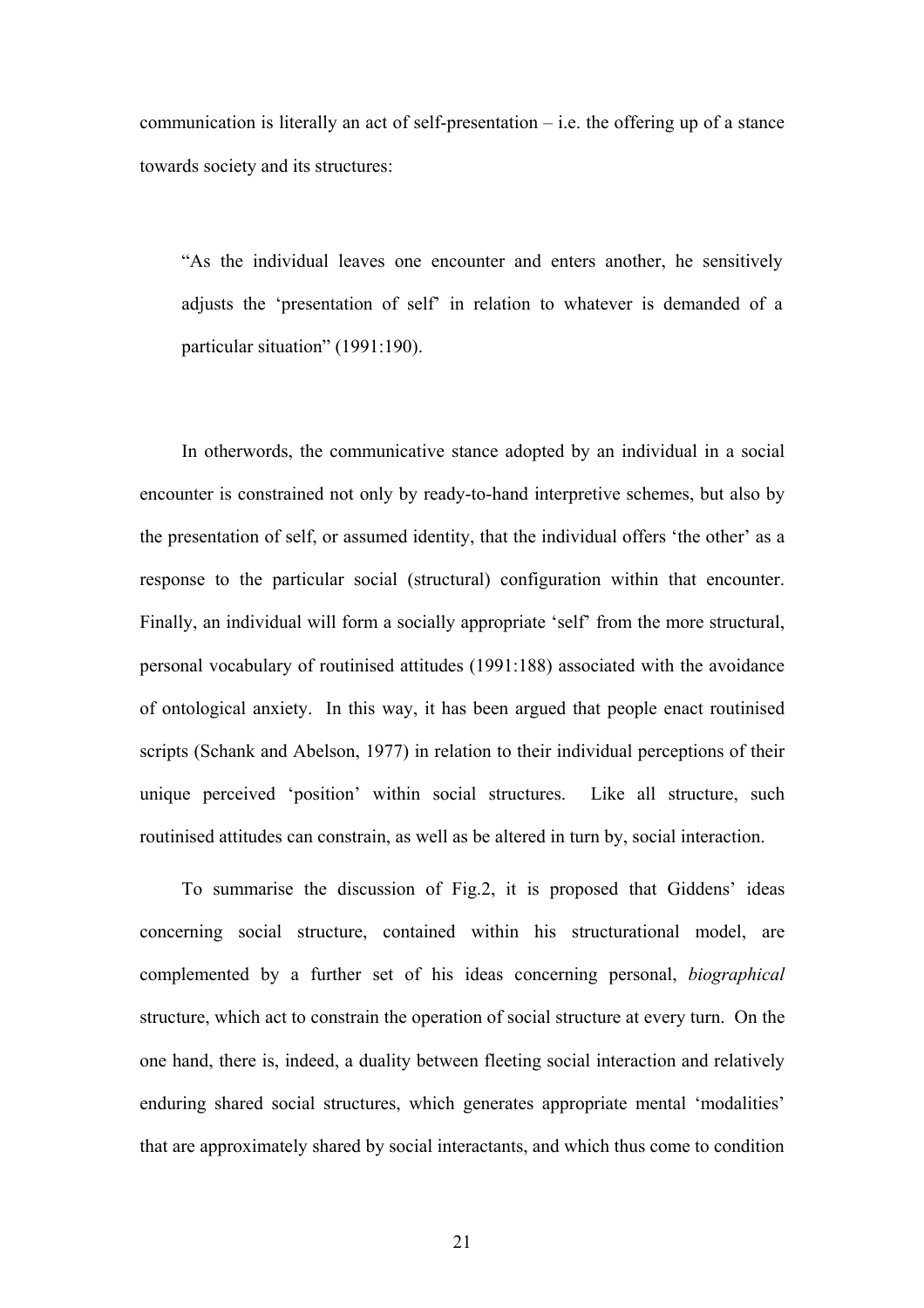their interaction. On the other hand, Fig. 2 shows a mirrored duality - between the same fleeting social interaction, and relatively enduring *non-shared,* personal structures, which generates its own appropriate modalities, which also come to condition the way in which people interact. For social researchers, the implication is that a compelling account of social interaction is likely to comprise an analysis not just of the structuration of social systems, but also of the structuration of *personal,* or biographical, systems – equally acknowledged by Giddens in his work, but never developed into a *dimensions* model. Fig. 2 represents an attempt to begin to conceptualise how such a 'balanced' model might operate.

#### **5. The importance of the 'biographical' realm: a personal experience**

In order to illustrate why I believe a balanced account of social interaction should incorporate such an analysis of the biographical, as well as the social, realm, I offer an account of my own experience between 1990-1994 as an IS consultant working for Andersen Consulting, the organization widely believed to be Alpha, the large systems integrator described by Orlikowski in her landmark paper discussed earlier – using the Method/1 toolset that many believe she is describing. Regardless of Alpha's real identity, however, it is arguable that the organizational environments – and toolsets - which appear within both Orlikowski's study and these recollections are broadly representative of the approach of major systems integrators in the early 1990s. On the 'social structural' side, my own experience with these tools supports her structurational analysis of their conditioning effects: deployed on my first client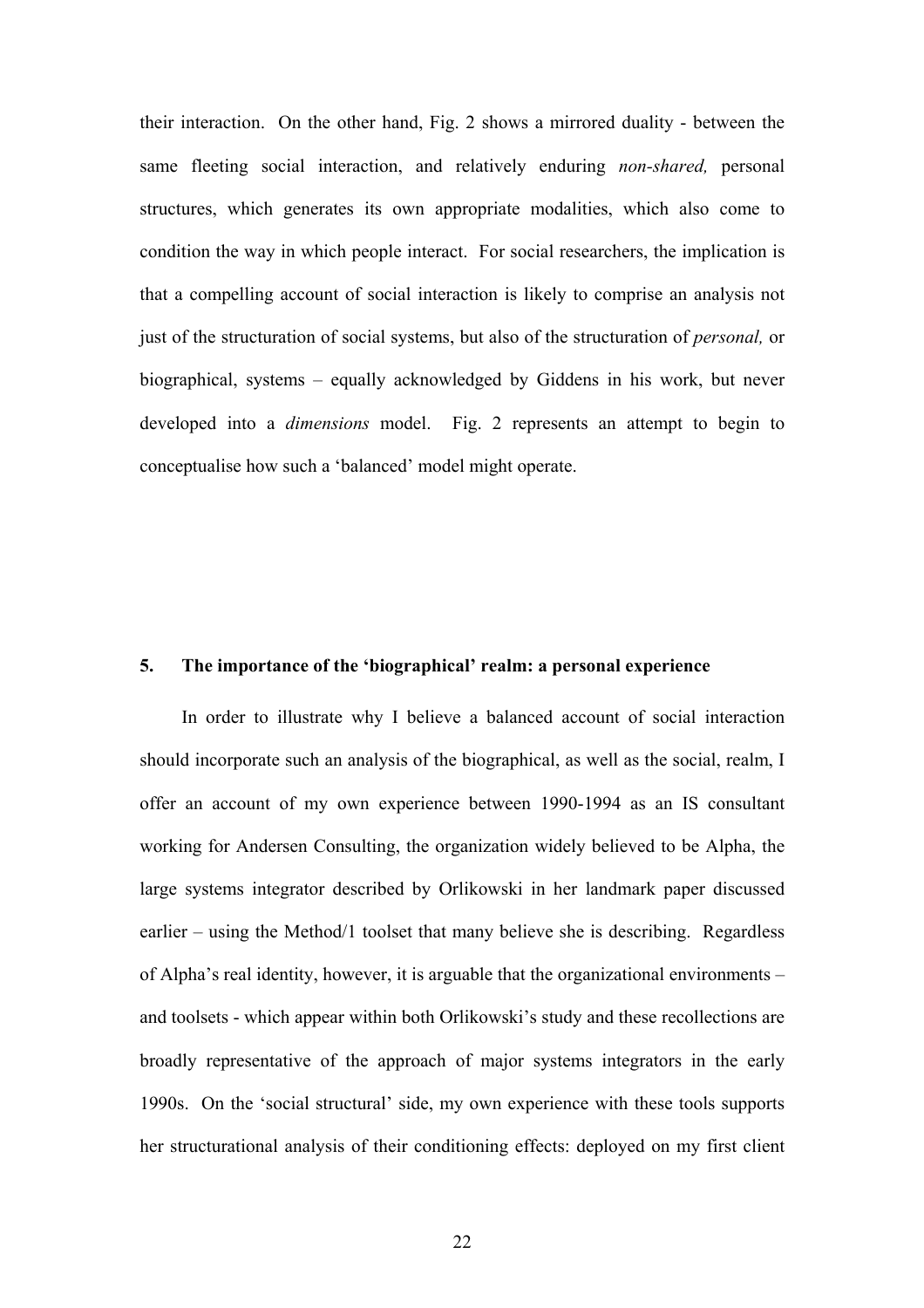assignment following five weeks' induction training on the use of these tools, and as a raw graduate with no prior business experience, my ability to learn the discipline required to remain within the constraints of the tools formed a large factor in my first evaluations. For junior staff, therefore, systems development work was "mediated by the assumptions and rules built into the tools" (Orlikowski, 1992:415), which thus contributed to "Beta's structure of domination" (1992:417) in just the way predicted by Orlikowski, since Method/1 occupied the entire discursive space; it simply would not have occurred to new staff that there might be any other way to operate on a client project. Method/1 indeed had "low interpretive flexibility" (1992:419), and we exhibited a "'trained incapacity' to do systems development work in any other way" (1992:420).

In her discussion of her (for me, as an ex-employee, remarkably accurate) findings, Orlikowski comments that

"…there is flexibility in how people design, interpret, and use technology, but (that) this flexibility is a function of the material components comprising the artifact, the institutional context in which technology is developed and used, and the power, knowledge, and interests of human actors (developers, users, and managers)" (1992:421).

However, although Orlikowski's use of Giddens' *Dimensions of the duality of structure* allows her to address the institutional and material components of Beta's systems development projects in a revealing way, it is arguable, following the discussion thus far, that her resulting view of "human actors" in terms solely of their organizational 'roles' as "developers, users, and managers" leads to an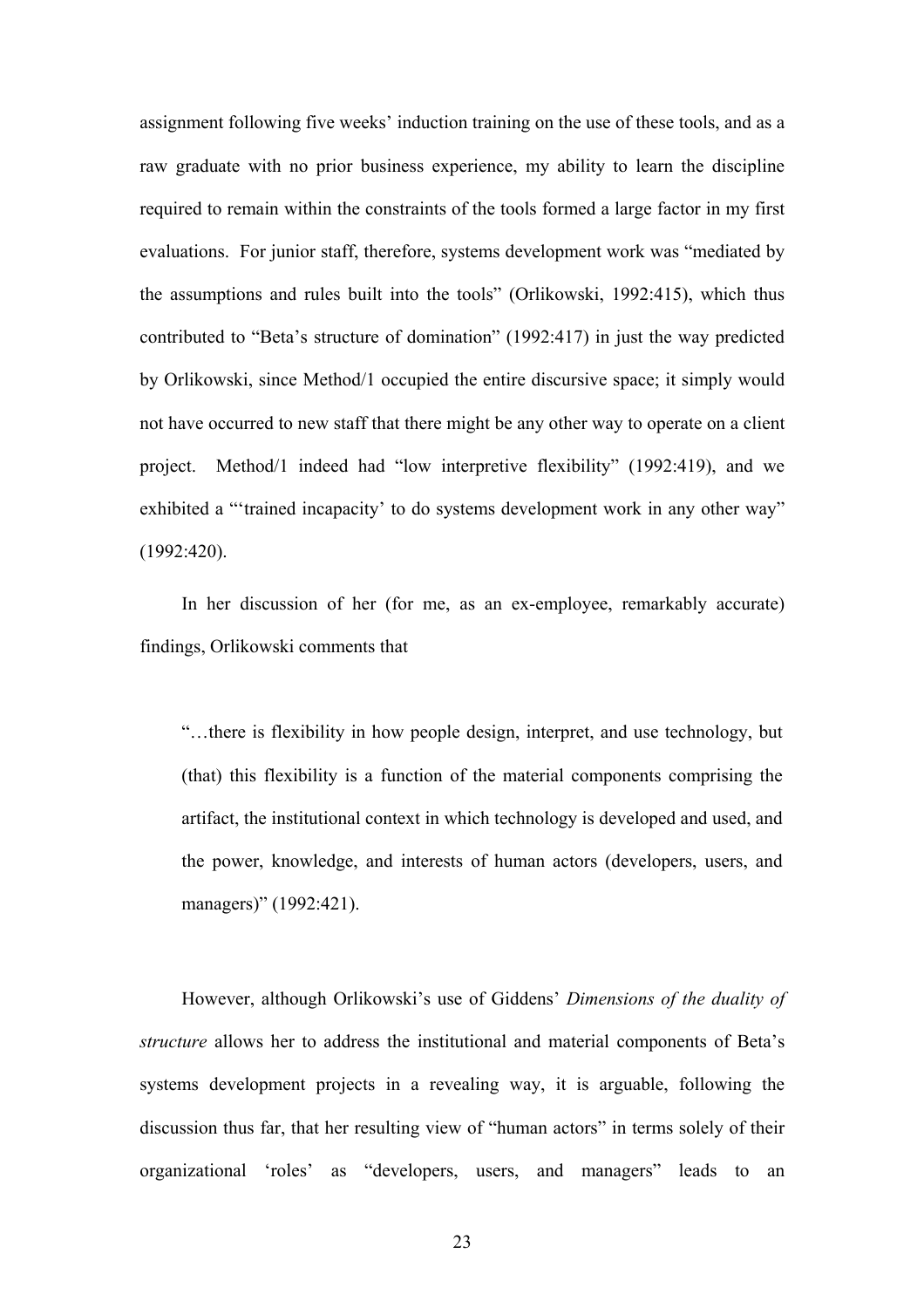underestimation of those other influences at work which are bracketed out of Giddens' structurational model. Thus her structurational analysis of human agency (already short at less than a page of a total of over 25), can conceive of people voicing opposition to the tools only in terms of their job – e.g. when "perceiving this as unnecessarily time-consuming", or wanting to assume more "control over their task execution" (1992:419). Whilst, again, my own experience confirms this as a useful observation, it would also indicate that such an analysis of the human-technology relationship is incomplete. In the manner suggested by the analysis of Giddens' work on biographical motive in the first part of the paper, and in terms of the analytical extension of Giddens' *Dimensions* into the subjective realm in the second part of the paper, I can confirm that my own organizational experience was affected by other equally (and, to me at the time, more) important modalities – which I discuss below in terms of the three dimensions shown in Fig.2.

Within the dimension of legitimation, my own use of the tools was certainly conditioned by institutional structures as Orlikowski describes, and can thus be seen as reproducing "a set of norms about what is and what is not acceptable "professional" social practice" (Orlikowski, 1992:418). However, our organizational behaviour was conditioned equally by factors within the biographical realm: as freshfaced 21 year-olds, I and several of my peers were equally beset by doubts of a reflexive nature about whether we had made an appropriate decision in joining an organization which appeared upon closer inspection to have designed out opportunitieas for initiative – of which Method/1 is a good example. My own selfidentity at the time, the standard against which my desire for self-authenticity was expressed and measured, indicated that I might indeed have taken a wrong decision, defined in Giddens' terms of being "true to oneself". My continued reproduction of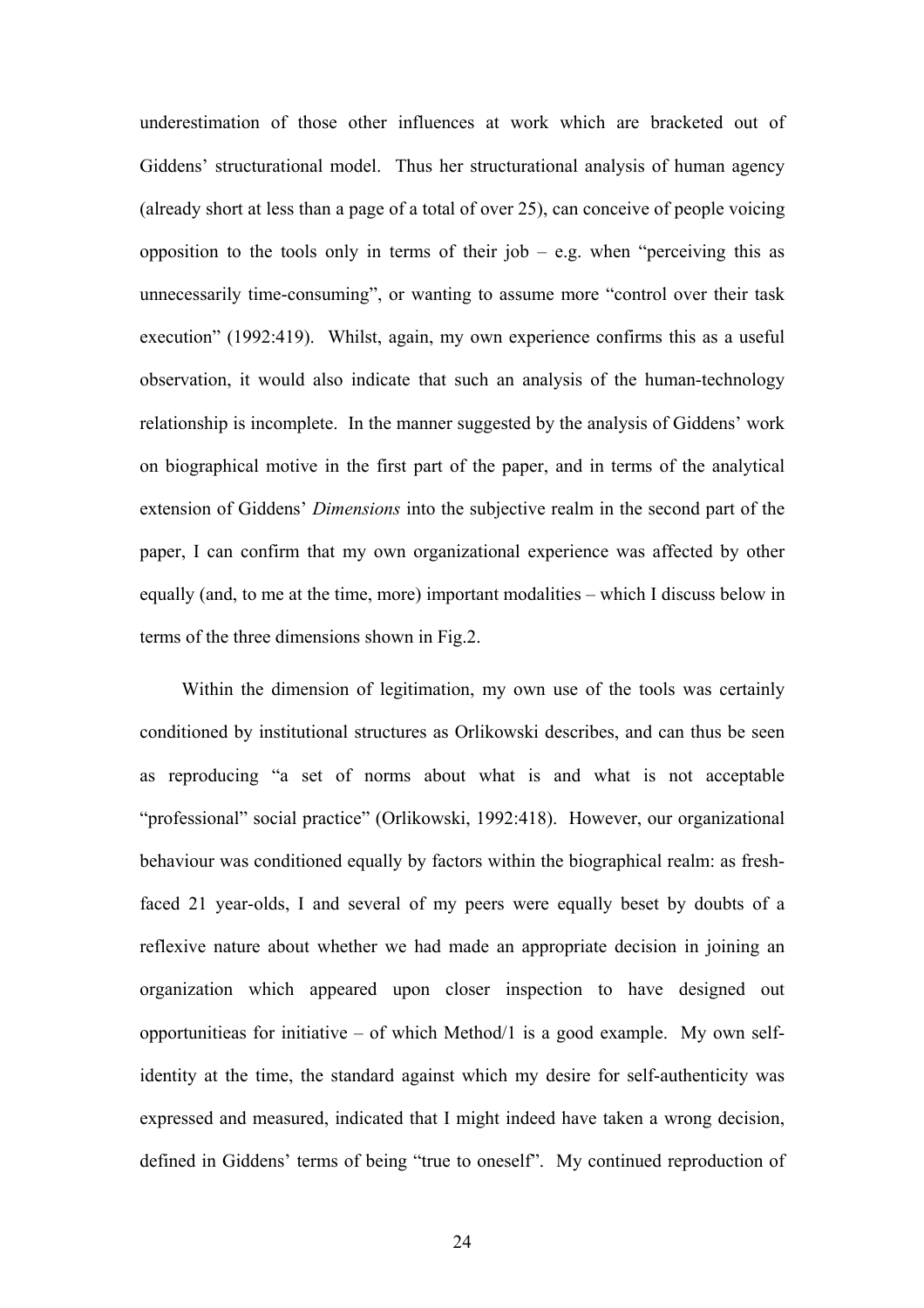this identity was based on an autobiography which included a humanities background at odds with the strongly engineering-based organizational culture, a broad interest base which appeared incompatible with the long hours and exclusive work orientation of the company, and a value set which placed the ability to live at home and pursue a regular social life above a more itinerant, client-based lifestyle over which we had little control.

The result, for me, of this apparent contradiction between my perceptions of the structures of legitimation and norms within Andersen Consulting and my own, biographically-derived, reflexive self-identity as I perceived it at the time, was a lack of commitment to the organizational values of the company as enshrined within Method/1, to which my desire for authenticity could not allow me to sanction a full personal endorsement – and, as I was informed by my superiors on more than one occasion, a low productivity and accuracy in terms of completed deliverables. Whilst, therefore, my reflexively derived psychological state at the time – borne of an experienced incompatibility between the 'social' and 'biographical' realms shown in Fig.2. - was undoubtedly my own problem to address, there is little doubt in my mind either of its existence as an issue with which I had to deal, or of its material consequences for Andersen Consulting – which eventually included my decision to leave the organization four years later. Nor was this a unique situation within my peer group: several close colleagues were experiencing similar difficulties in reconciling the interaction between social and biographical structure in their working lives. It is interesting that it appears that the company's present incarnation – Accenture – retains a relatively high staff turnover (Vault Guide, 2002); arguably a result, at least in part, of such comparative organizational inflexibility.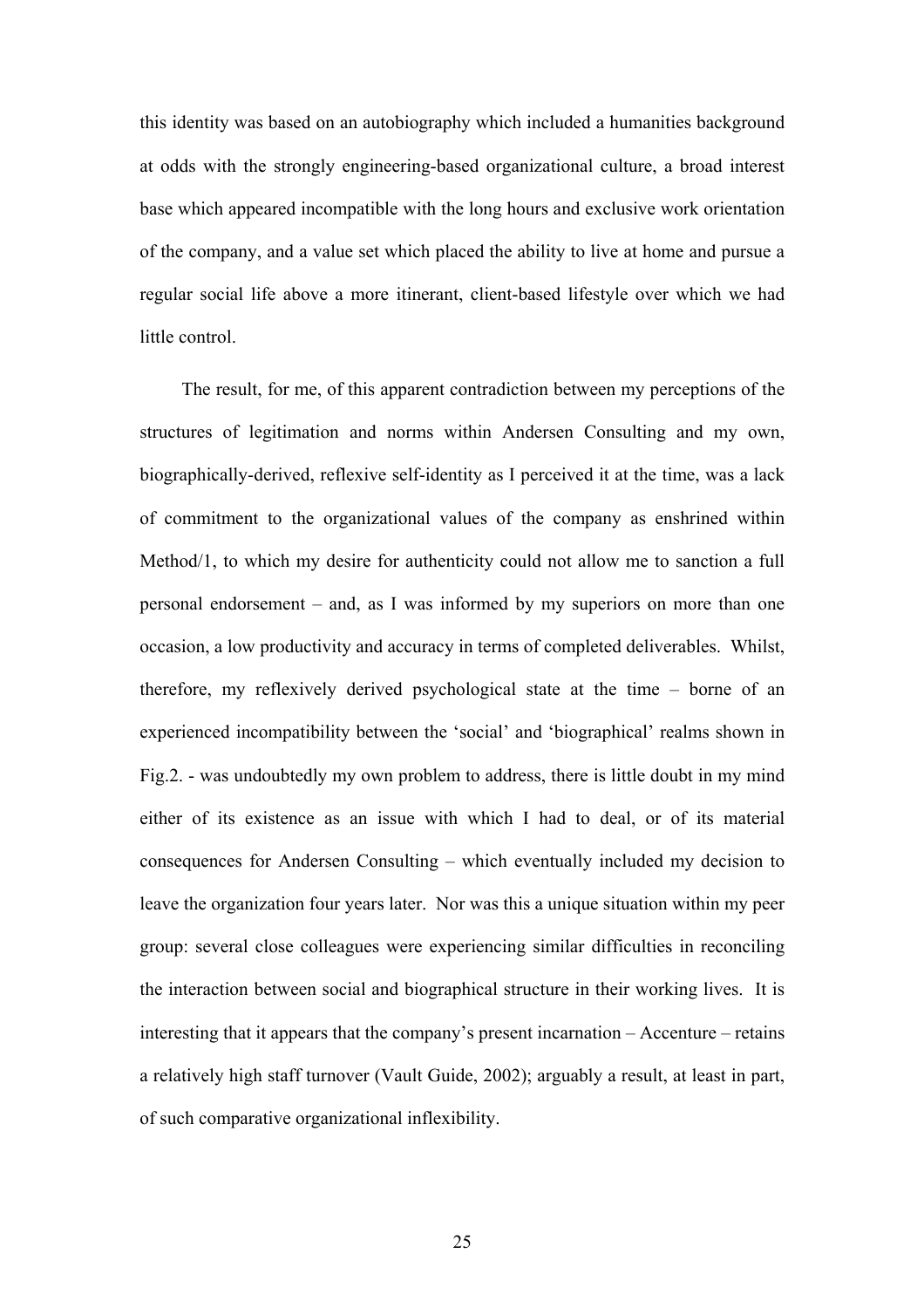Within the dimension of domination, my 'effective and efficient' use of Method/1 was constrained not just, for example, in the way in which the interface's design conditioned my available ways of thinking about systems development (the structurational approach), but also through a combination of my physical and mental subjectivity – incorporating not just the current state of compromise between the demands of my organizational self and my wider self-identity – addressed in the previous dimension - but also physical self-consciousness (for example, upon my first client assignment, I felt acutely awkward in my only - cheap and ill-fitting – suit, which drew comments from several colleagues). This also included a less articulable, physically experienced desire to escape at intervals from the (to me) stifling gaze of my superiors, in a work environment where long hours were viewed as a sign of commitment, and expectations of unbroken physical presence, or 'overtime' formed a ready source of organizational control.

My response to organizational structures of domination is thus not explainable solely in terms of the allocative facilities upon which I was able to draw (the structurational approach), but recalls, again, Bourdieu's "durable manner of standing, speaking and thereby of feeling and thinking". An emphasis upon protracted physical presence – first in the long hours at client sites and then later in corporate hotels for dinner, dressing in a certain manner, sitting at a certain desk with 'junior' analysts even upon the use of certain mannerisms – helped, in my case, to perpetuate a particular bodily discipline, mediated by a demoralized mode of consciousness. I have little doubt that such a physical and mental 'state of mind' contributed to my low effectiveness in using the tools that Orlikowski describes; in otherwords, the technology was rendered less effective as a result of the conditioning action of the biographical realm.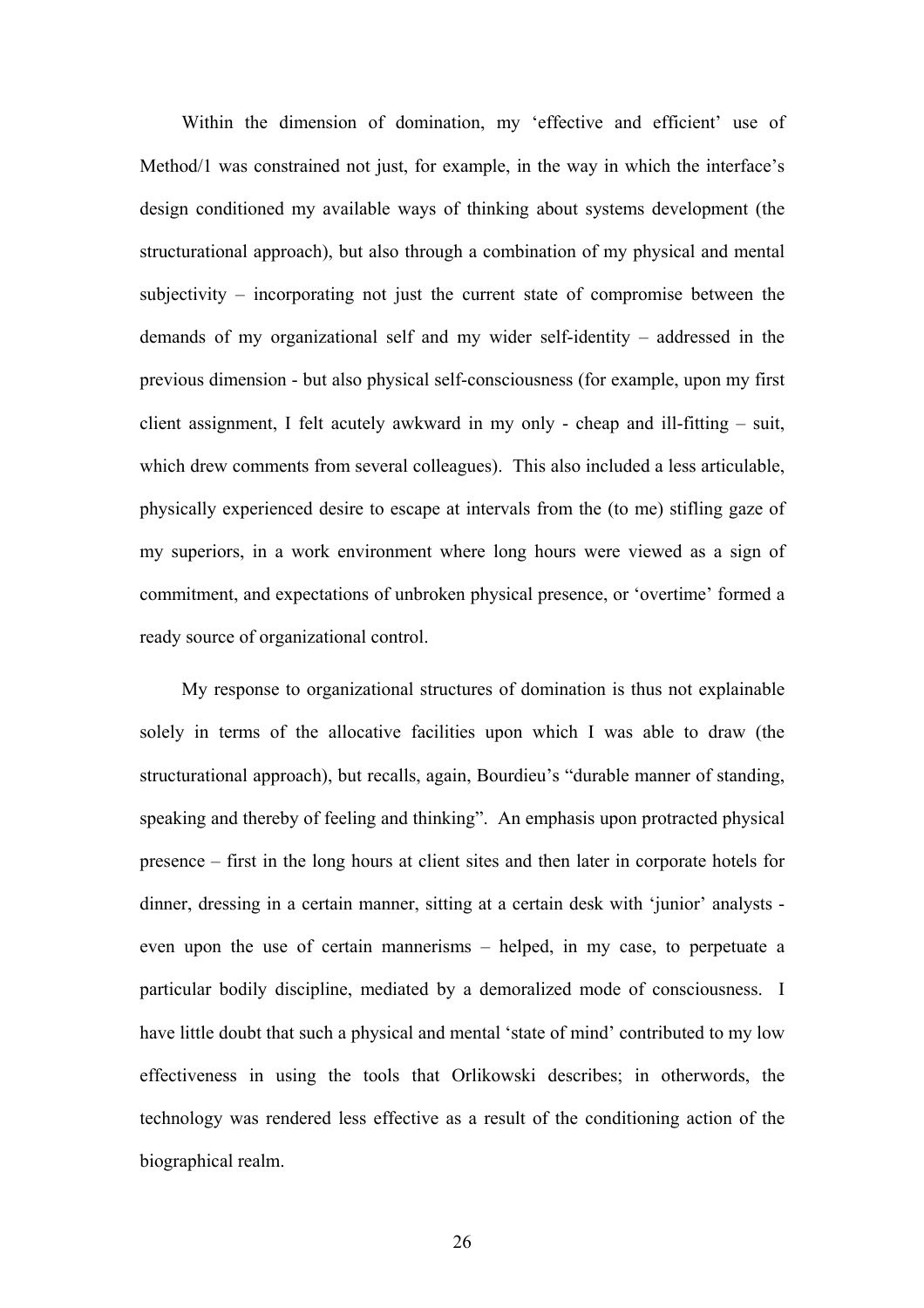Within the dimension of signification, my presentation of self within the organizational context was not simply a matter of acquiescence to "resources which are deployed in order to control the work of consultants" (Orlikowski, 1992:417), although this undoubtedly played a role. In addition, I suggest that such presentation was a mask behind which I attempted to hide my overall self-identity as a 'non-Andersens person', though the deployment of routinised behavioural 'scripts' appropriate to the role of junior consultant on such projects. In turn, my temporary following of such scripts as a ready-made set of attitudes and activities enabled a certain cynical suspension of the sort of underlying ontological anxiety which resulted from my growing awareness that I was perhaps doing the 'wrong' job.

Finally, of course, as new employees, it was acknowledged on the projects on which we worked that our effectiveness with the Method/1 toolset would increase over time, as we learned at a sub-conscious, tacit level to operate the function-key strokes and routines which enabled more experienced consultants to work more quickly and effectively. As mentioned earlier, such tacit knowledge, resident in the embodied selves which we brought to the keyboard, represents a further way in which our interpretive schemes of the structures of signification within the software were moderated by a more embodied reflexivity.

The intention in retailing a set of such uncomfortable biographical details is to show, in the only unequivocal way available to me – my own experience - the limitations of a purely structurational approach to explaining human-IS interaction, which would have been incapable of any of the above considerations. As a result, I have little doubt that the way in which people deal reflexively with their own unique set of biographical contradictions – and, in turn, reconcile these with the demands of 'social' structure - is as important as social structure *per se* in conditioning such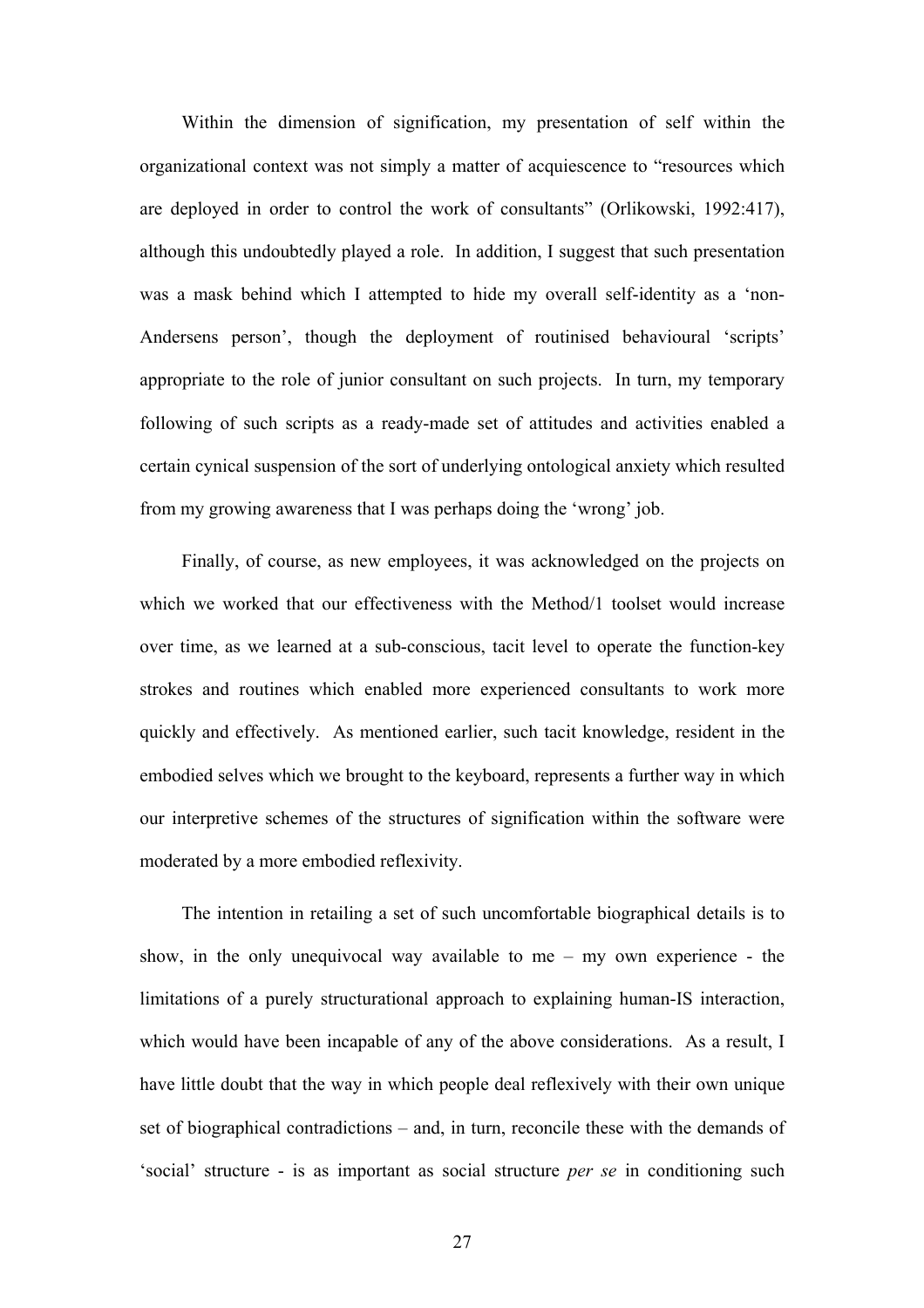interaction. I know that in the case of Method/1, the perceived authority of the technology within many client projects was directly threatened at one point by an interesting (if unauthorised) release entitled 'Resign/1!' – a software routine which allowed the user to "type a standard resignation letter and fax it to head office without leaving your seat". However, like Orlikowski's unauthorised screen example, this particular circumvention of Andersen's structural modalities enjoyed a particularly short lifespan before being removed by 'structures of domination'.

#### **6. Conclusion**

I do not mean to portray an unequivocally negative picture of my early experience at my first employer, which provided an, often efficient, working environment to which many people found themselves well suited – as well, in my own case, as an invaluable training. However, the point emerges that, although the modalities of signification, domination, and legitimation were substantially the same for all employees across the organization, Andersen Consulting experienced considerably different patterns of behaviour – and varied effectiveness in use of its toolsets - amongst its employees, variance of some considerable importance to the organization which remains substantially unaddressed within a structurational framework.

The first and second parts of this paper thus argued, from a theoretical perspective, that the way in which social structure is always interpreted by, and moderated through, biographical narrative forms a core theme of Giddens' work – and that, although this theme is not directly addressed within his *Dimensions of the duality of structure*, analysts wishing to make use of structuration to address the dynamics of power within organizations should thus consider complementing their framework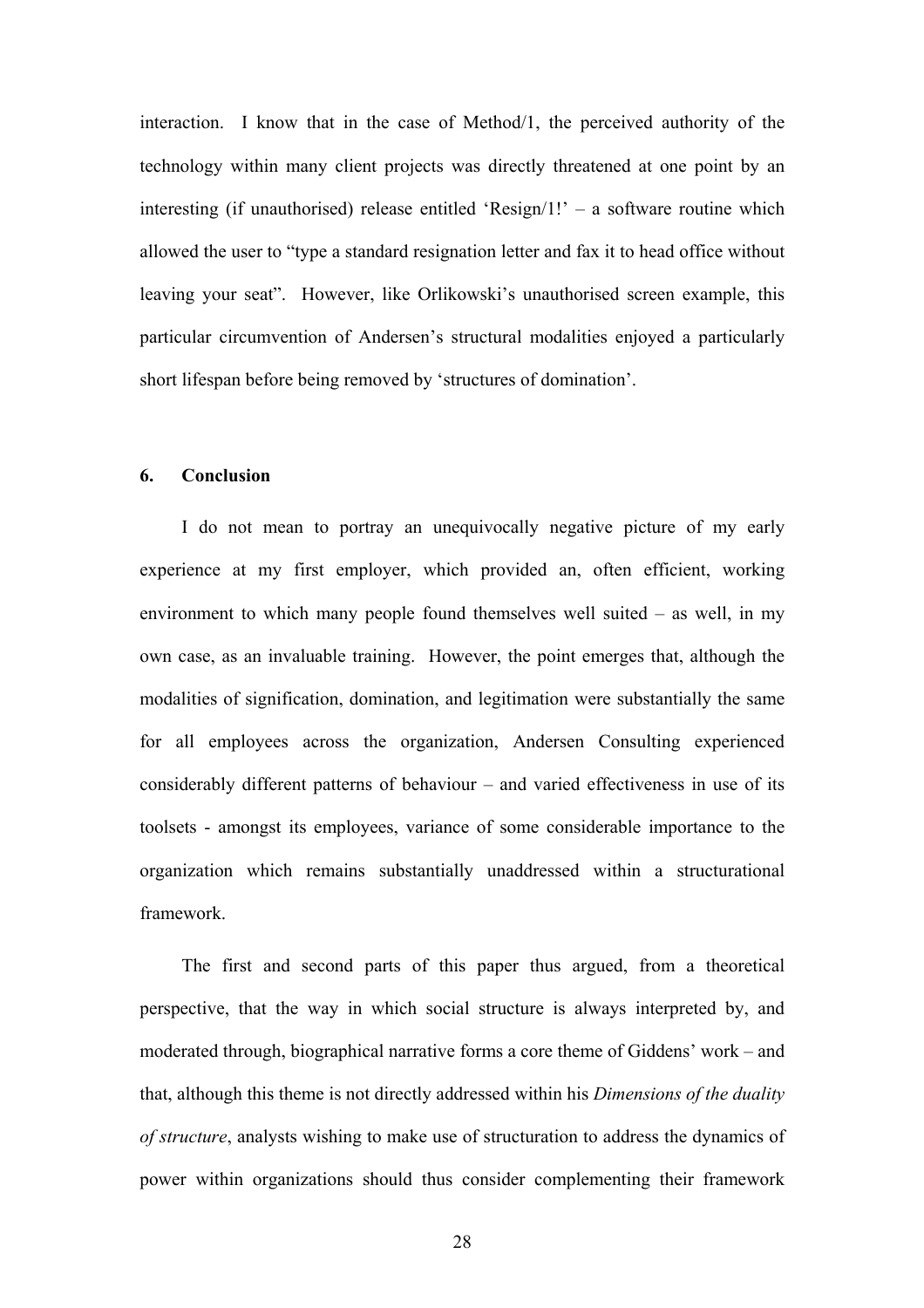with a discussion of the sorts of biographical contradictions which employees may be experiencing. Yet the practical need to understand more about the sort of marked variance in employee behaviour noted in the third part of this paper constitutes possibly the most compelling reason for IS researchers to ensure that they address both the 'social' and 'biographical' aspects, or polarities, of structure. In Alvesson and Willmott's words:

"The potency and influence of the media of regulation is always conditional upon organizational members' responses to them. Discourses may be comparatively familiar and readily interpreted within an on-going identity narrative and associated emotional condition; or they may be disruptive of it…People may distance themselves from the company as a key source of identification and draw upon the occupation, subunit or non-work sources of self-definition ("I am a family man rather than a career person")" (2002:27).

At the practical level it is arguable that IS researchers seeking to complement their structurational analyses with a consideration of the possible workings of such 'biographical structure' need not be daunted by the non-material nature of the dimensions of the biographical domain, which are no less concrete than the 'memory traces' of Giddens' *Dimensions of the duality of structure*. Analyses of both 'social' and 'biographical' structural domains can only ever seek to make speculative observations regarding the possible intersubjective interactions underlying observable phenomena, since both are explanatory theoretical frameworks, rather than 'mappable' analytical grids.

29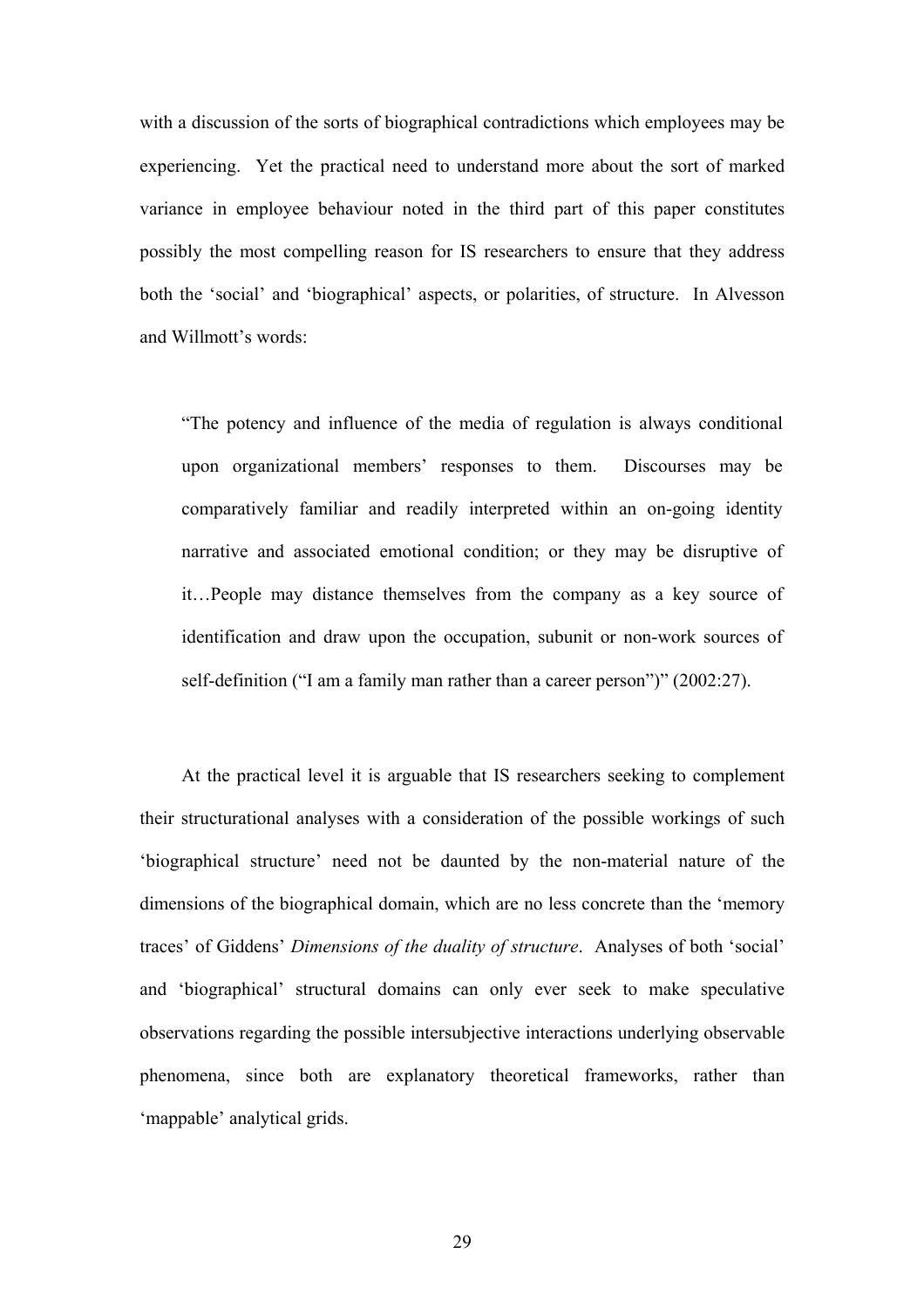Since 'true' objectivity is not possible within an interpretive context, it is thus arguable that studies which seek explicitly to include subjective accounts of motivation, or biographical structure, are no more open to concerns regarding 'authenticity' than studies which seek to include equally subjective accounts of the operation of *social* structure. Both accounts are typically retrospective interpretations on the part of the research subject, and furthermore are offered 'second hand' through the further interpretive layer of the researcher. Indeed, by removing this second interpretive layer altogether, it is arguable that accounts such as the above 'confession' offer the reader greater, not less, authenticity.

The theoretical framework proposed in this paper is especially amenable to being used by researchers in an autobiographical, or 'confessional' sense (van Maanen 1988), in a similar manner to that employed in the previous section. However, it could also be used within the more traditional context of the researcher/research subject. Whilst, of course, it may be true that research subjects may be reluctant to wear their hearts on their sleeves – to disclose underlying motivations – to a researcher of merely passing acquaintance, my own organizational experience suggests that many people are willing  $-$  even keen  $-$  to talk about themselves within a research situation once a degree of trust has been established, especially within a more sustained research setting of ethnographic involvement. Since visible social structures are considered an acceptable basis for structurational analysis - even though they can never be more than an approximation to the memory traces in which they reflexively exist in the minds of research subjects - so, too, such subjects' disclosures about themselves should be considered an acceptable – if necessarily approximate – basis for a complementary analysis of the biographical motivations by which social structures may be conditioned.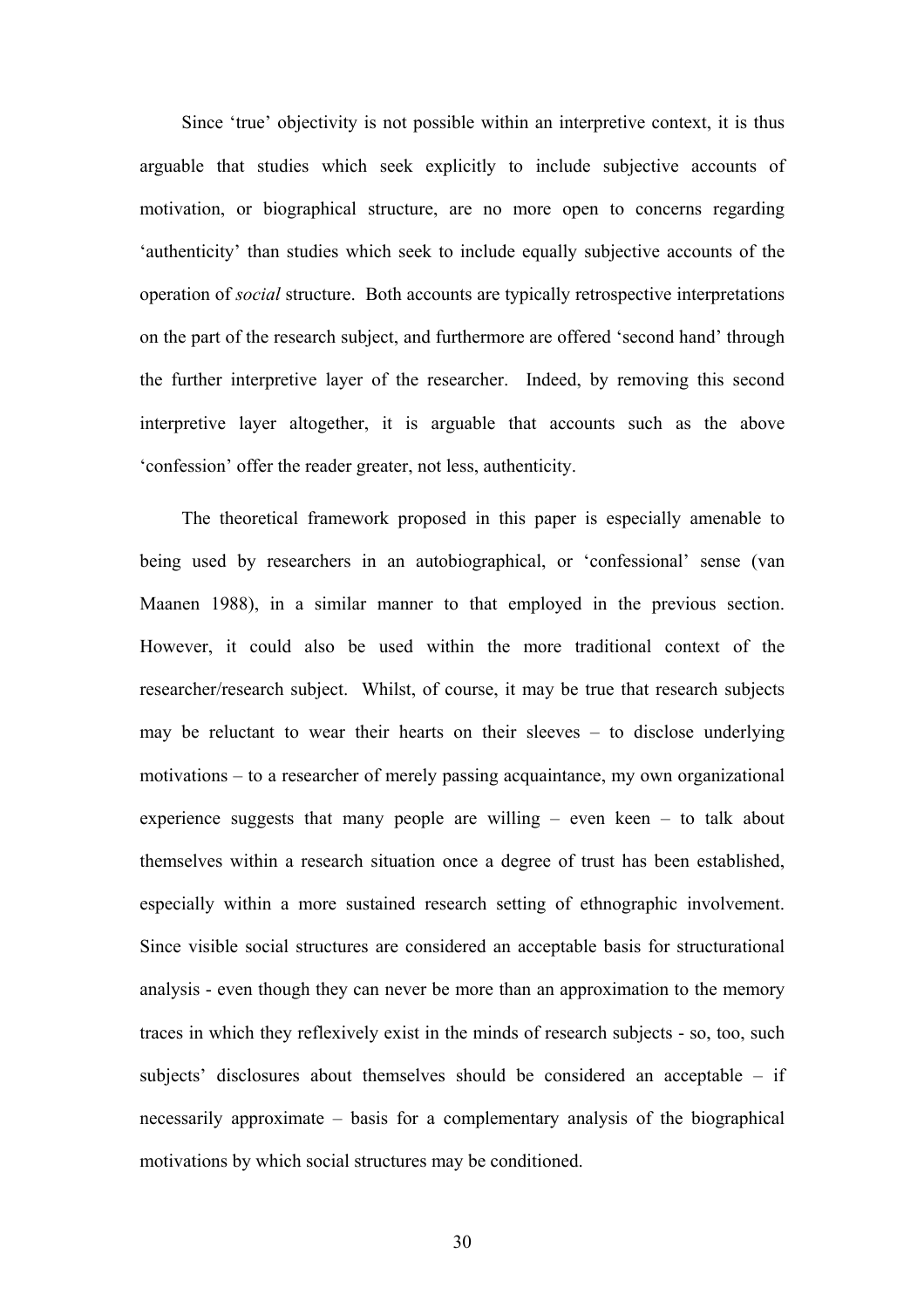Finally, it should be emphasised that the organization of Giddens' wider ideas concerning motive into the dimensions in Fig.2. is not intended in any normative sense as a definitive framework; had Giddens himself intended such a framework to balance his structurational model, he might surely have provided us with one. However, in as much as Giddens' ideas are applied in a variety of ways to illuminate social issues within various disciplines, without making normative claims about his original intentions (as Orlikowski notes in her 1992 paper, structuration itself was not designed with IS researchers in mind), the *Dimensions of the duality of Self* in Fig.2. is intended primarily as a way of illustrating that the interrelationships between several of his key ideas concerning biographical motivation deserve greater attention within the IS canon – particularly by those who seek to apply his structurational model, which Fig.2. shows such ideas to complement. In this vein, the short confessional in this paper is intended as a talking piece which it is hoped may contribute further to the ongoing debate about the application of Giddens' ideas within the organizational and IS fields.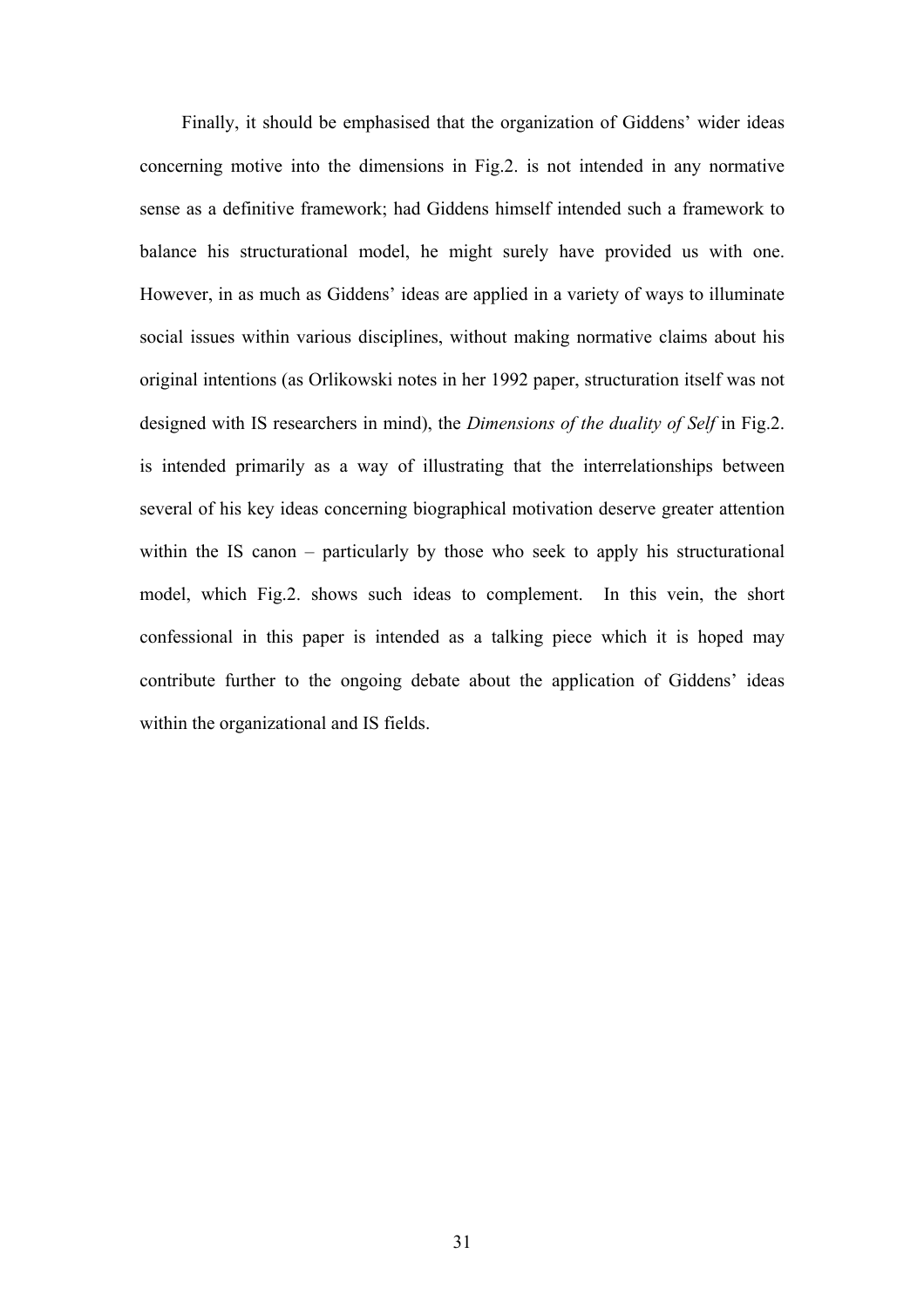#### **Acknowledgements**

I would like to thank Geoff Walsham and Matthew Jones for their valuable comments on various aspects of this paper.

#### **References**

Alvesson, M., and Willmott, H. (2002). Identity Regulation as Organizational Control: Producing the Appropriate Individual. Forthcoming in *Journal of Management Studies.*

Barrett, M., and Walsham, G. (1999). Electronic Trading and Work Transformation in the London Insurance Market. *Information Systems Research*, *10 (1),* 1-23.

Barker, J. (1988). Managing Identification. In D. Whetton and P. Godfrey (Eds.). *Identity in Organizations: Building Theory Through Conversations* (pp.257-267)*.*  London: Sage.

Blackler, F. (1995). Knowledge, Knowledge Work and Organizations: An Overview and Interpretation. *Organization Studies 16 (6)*, 1021-1046.

Boland, R.J. (1993). Accounting and the interpretive act. *Accounting, Organizations and Society 18 (2/3),* 125-146.

Boland, R.J. (1996). Why Shared Meanings Have No Place in Structuration Theory. *Accounting, Organizations and Society*, *21 (7/8),* 691-697.

Bourdieu, P. (1977). *Outline of a Theory of Practice*. Cambridge: Cambridge University Press.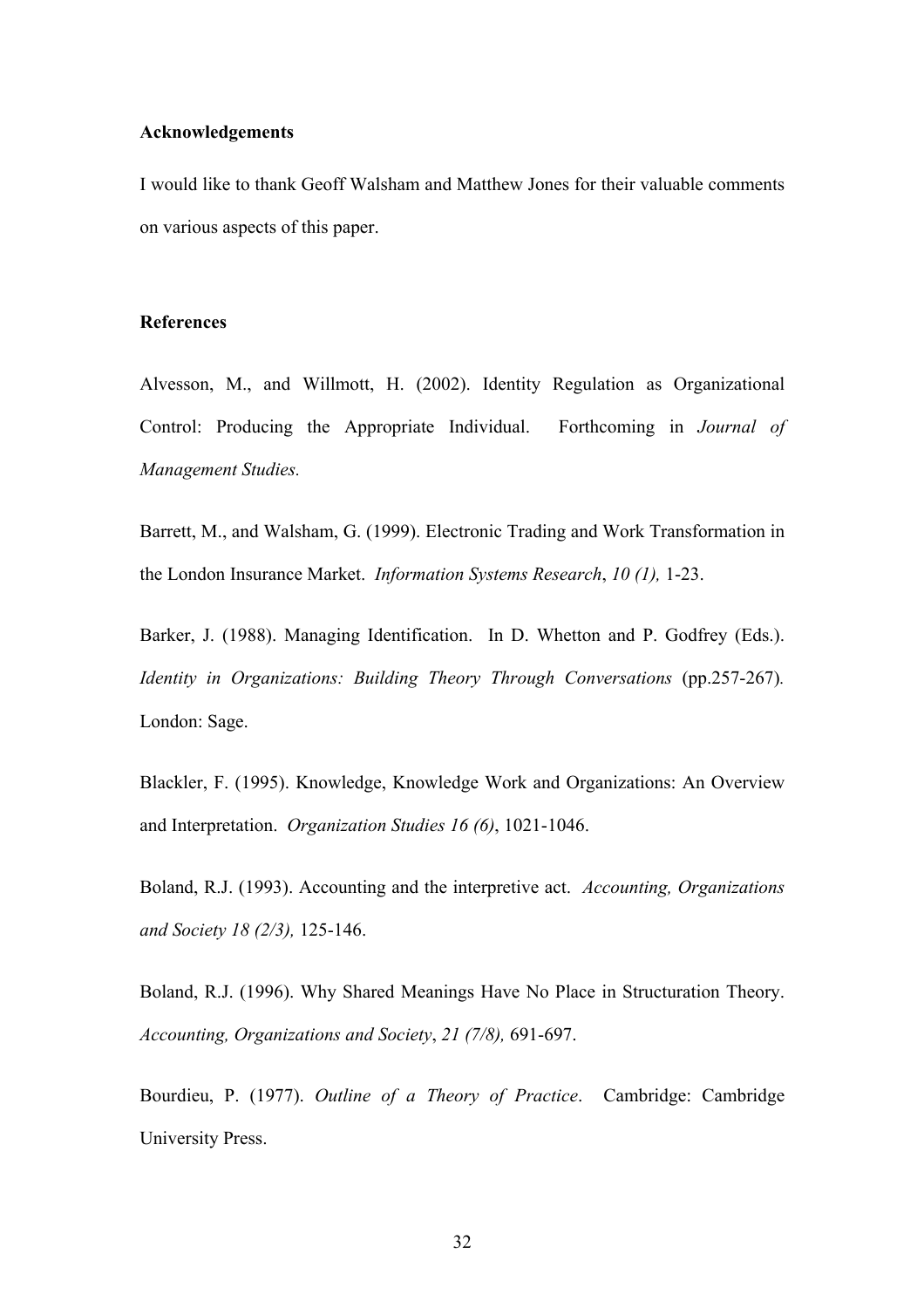Bradbury, H, and Lichtenstein, B. (2000). Relationality in Organizational Research: Exploring the Space Between. *Organization Science 11 (5),* 551-564.

Checkland, P. (1990). *Soft Systems Methodology in Action.* Chichester: Wiley.

Ciborra, C. (Ed.). (1996). *Groupware and Teamwork.* Chichester: Wiley.

Engeström, Y., Miettinen, R., and Punamaki, R-L. (Eds.). (1999). *Perspectives on Activity Theory.* Cambridge: Cambridge University Press.

Giddens, A. (1976). *New Rules of Sociological Method.* Stanford: Stanford University Press.

Giddens, A. (1981). *A Contemporary Critique of Historical Materialism*. London: Macmillan.

Giddens, A. (1984). *The Constitution of Society: An Outline of the Theory of Structuration*. Cambridge: Polity.

Giddens, A. (1991). *Modernity and Self-identity: Self and Society in the Late Modern Age.* Cambridge: Polity.

Grint, K., and Woolgar, S. (1997). *The Machine at Work: Technology, Work and Organization*. Cambridge: Polity Press.

Hayes, M. and Walsham, G. (1999). 'Shifting customer-engineering relationships: Archteypes of identities and the role of information systems'. *Working Paper WP25/99*, The Judge Institute of Management Studies, Cambridge: University of Cambridge.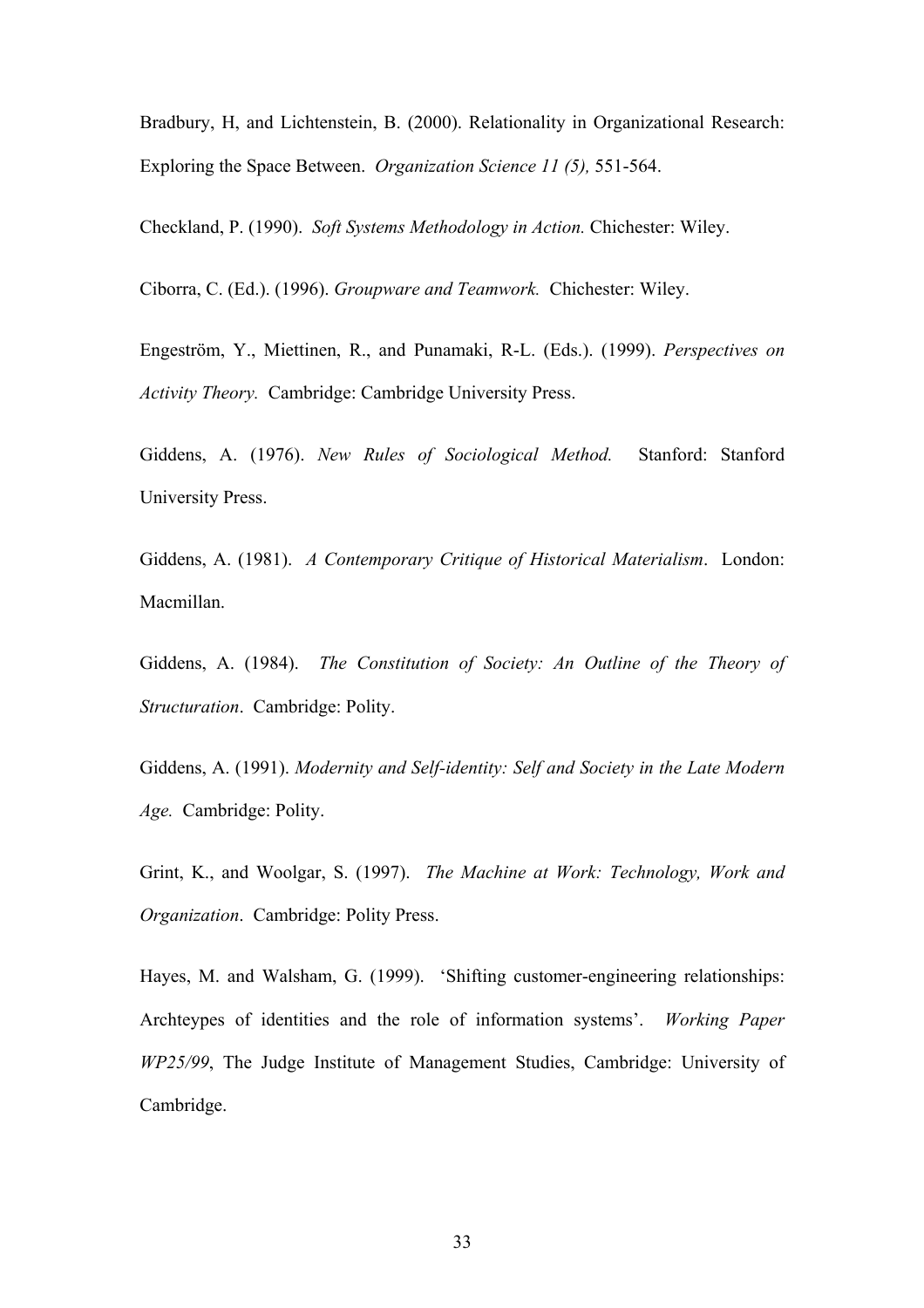Jones, M.R. (1999). Structuration theory. In W.J. Currie and. R.D. Galliers (Eds.). *Re-thinking Management Information Systems* (pp.103-135). Oxford: Oxford University Press.

Jones, M.R., and Nandhakumar, J. (1993). Structured Development? A Structurational Analysis of the Development of an Executive Information System. *University of Cambridge Research Papers in Management Studies* 1992-3 no. 5, University of Cambridge.

Jones, M.R. and Karsten, H. (2003). Review: Structuration Theory and Information Systems Research. *University of Cambridge Research Papers in Management Studies* WP 11/2003, University of Cambridge.

Knights, D. and Willmott, H.C. (1985). Power and identity in theory and practice. *Sociological Review 33 (1),* 22-46.

Latour, B. (1988). *The Pasteurization of France.* Cambridge: Mass.: Harvard University Press.

Lave, J., and Wenger, E. (1991). *Situated Learning: Legitimate Peripheral Participation*. Cambridge: Cambridge University Press.

Maznevski, M.L., and Chudoba, K.M. Bridging Space over Time: Global Virtual Team Dynamics and Effectiveness. *Organization Science 11*, 473-492.

McDermott, R. (1999). Why information technology inspires but cannot deliver knowledge management. *California Management Review 41 (4),* 103-117.

Nonaka, I. (1991). The Knowledge Creating Company. *Harvard Business Review*, Nov-Dec, 96-104.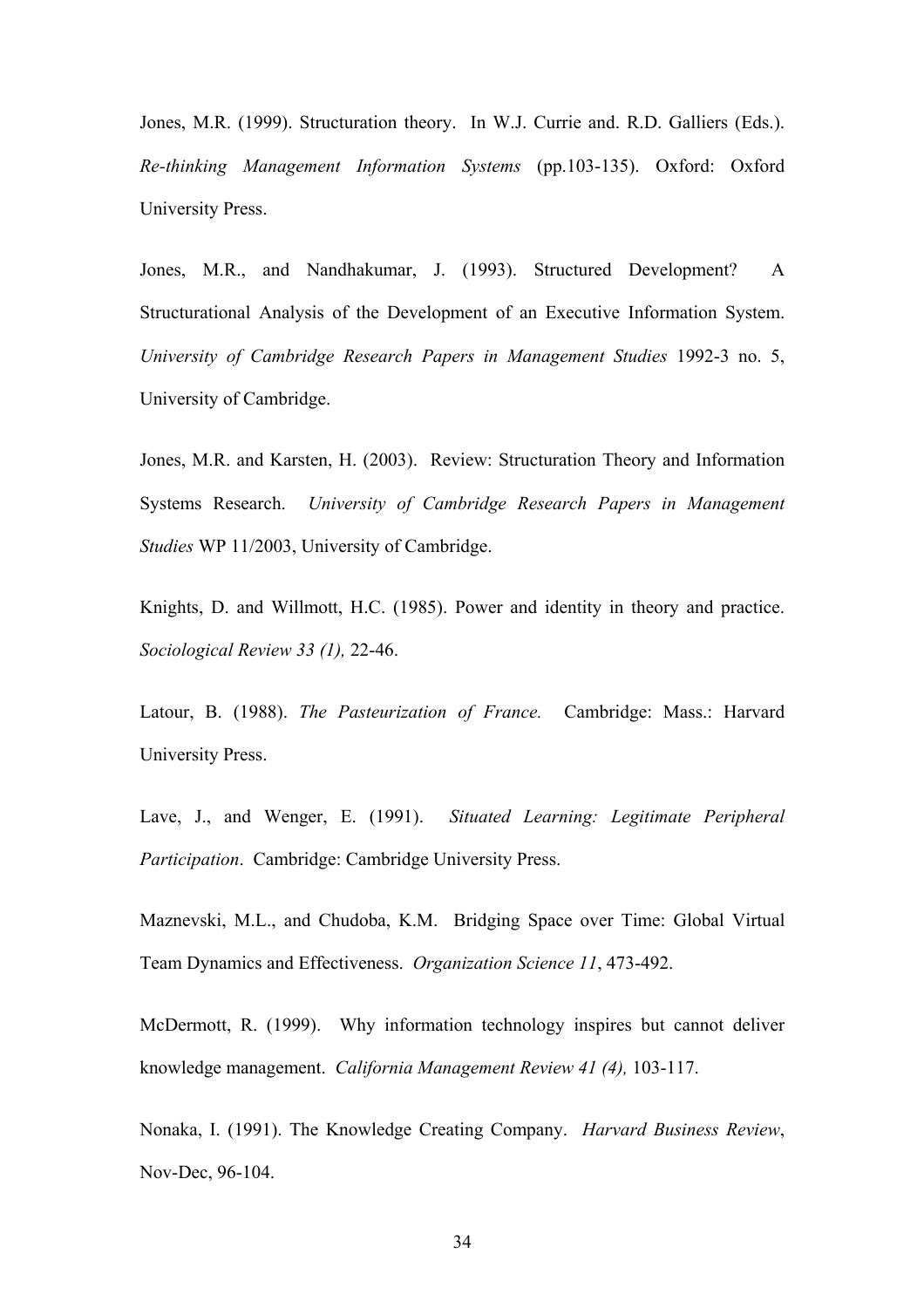Orlikowski, W. (1992). The duality of technology: rethinking the concept of technology in organizations. *Organization Science 3 (3),* 398-427.

Orlikowski, W. and Robey, D. (1991). Information technology and the structuring of organizations. *Information Systems Research 2 (2),* 143-169.

Orr, J. (1990). Sharing Knowledge, Celebrating Identity: Community Memory in a Service Culture. In D. Middleton and D. Edwards, D. (Eds.). *Collective Remembering* (pp.169-189). London: Sage.

Polanyi ,M. (1958). *Personal Knowledge: Towards a Post-critical philosophy.*  London: Routledge.

Rose, J. (1999). Towards a Structurational Theory of IS, Theory Development and Case Study Illustrations. *Proceedings of the 7th European Conference on Information Systems, Copenhagen,* J. Pries-Heje, C. Ciborra,, K. Kautz, J. Valor, E. Christiaanse, D. Avison, and C. Heje (Eds.). Copenhagen: Copenhagen Business School.

Schank, R. and Abelson, R. (1977). *Scripts, Plans, Goals, and Understanding*. Hillsdale, N.J.: Erlbaum.

Suchman, L. (1987). *Plans and Situated Actions: The Problem of Human-Machine Communication*. Cambridge: Cambridge University Press.

Walsham, G. (1993). *Interpreting Information Systems in Organizations*. Chichester: Wiley.

Walsham, G. (2001). *Making a World of Difference: IT in a Global Context*. Chichester: Wiley.